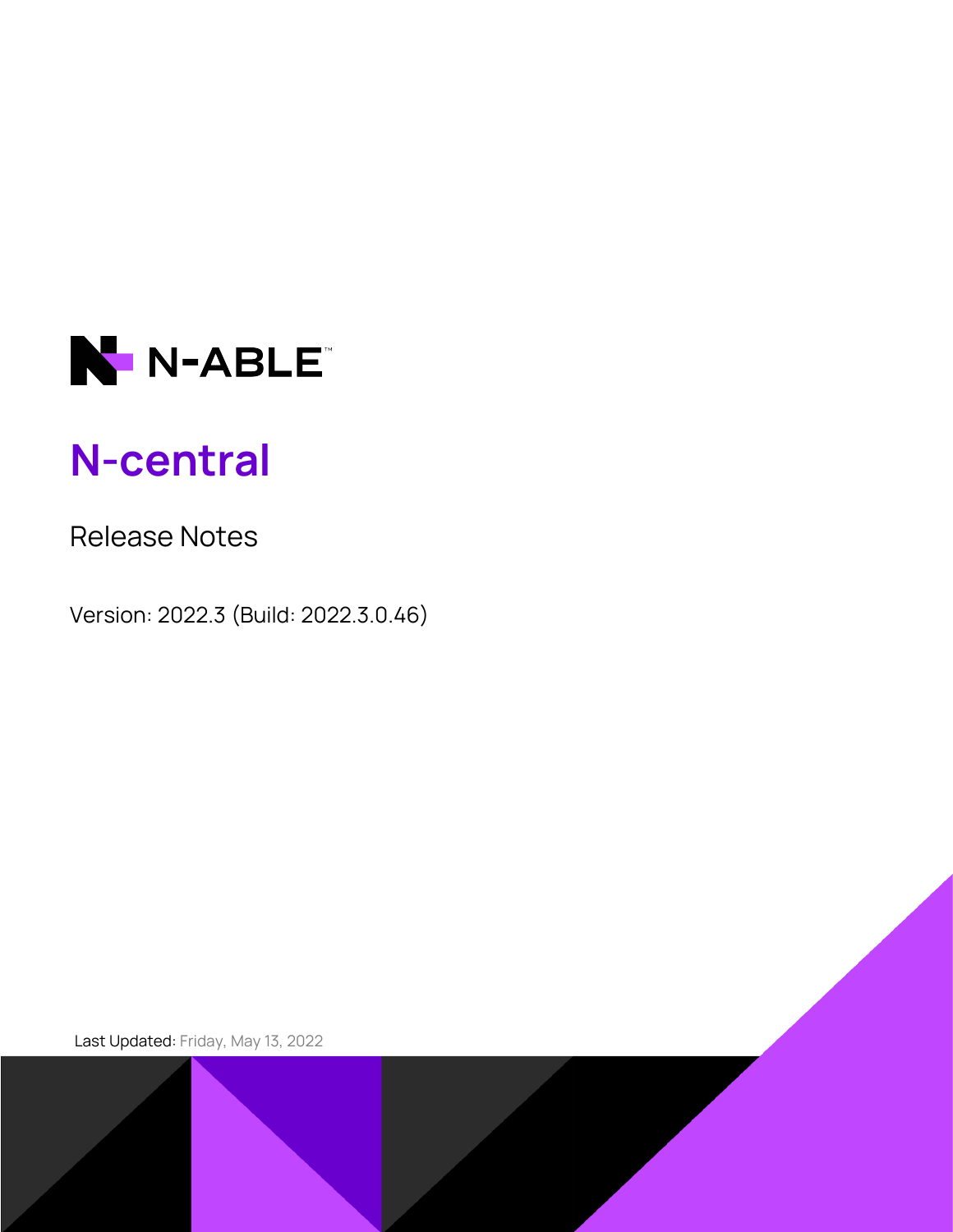# What's New in N-able N-central 2022.3

## **Preview of the new macOS Agent**

Our awesome Engineering teams have been hard at work thoroughly overhauling N-central's macOS agent, and we're really excited to let you try out a Preview of this new agent. Available as a separate download from the **Actions** → **Download Agent/Probe** page, the new macOS agent includes the following improvements:

- Support for M1 processors
- **Proper notarization/signing of the installer**
- The macOS agent is now a separately releasable component, which means that once its installed, it'll update itself with the latest bug fixes and new features, without requiring an upgrade to your N-central server
- **The foundation for supporting more real-time actions, such as the Tools menu, the Overview tab, and** the real-time CPU and Memory graphs are included in this version of the macOS agent, and will be enabled in an upcoming release
- Over 70 bug fixes in comparison to the "legacy" macOS agent

This first Preview of the new macOS agent allows you to install/uninstall the agent on test devices; in a future release of N-central, we'll also allow you to push the new macOS agent via the Windows Probe, and upgrade the "legacy" macOS agent to the new binary.

### **Support for Ubuntu 20.04**

N-central's Linux agent has been updated to support Ubuntu 20.04; you'll find a new installer that is specific to Ubuntu 20.04 under the Actions → Download Agent/Probe page, and in the Add/Import Devices wizard. The Operating System drop-down menu has also been updated to include Ubuntu 20.04.

### **Updates to Automation Manager**

N-central 2022.3 comes bundled with Automation Manager 2.40, which is a significant upgrade over the version of Automation Manager (v2.19) that was included in earlier versions of N-central. Notable changes between v2.19 and v2.40 of Automation Manager include:

- **The AM Designer executable is now signed with the "N-able Solutions ULC and N-able Technologies LTD"** software signing certificate.
- **Automation Manager is now a separately releasable component, which means that once its installed, it'll** update itself with the latest bug fixes, new objects and new features, without requiring an upgrade to your N-central server.
- **The "Reboot Prompt" object has been updated to include a new "Allow user to postpone past the limit"** option. This new option is a "parent" of the existing "Allow user to decline reboot" option and makes it possible to further fine-tune how what options you want to present to your users when their machine needs to be rebooted.
- **A number of Partner-reported bugs have been addressed; please see the "Fixed Bugs" list in this** document for details.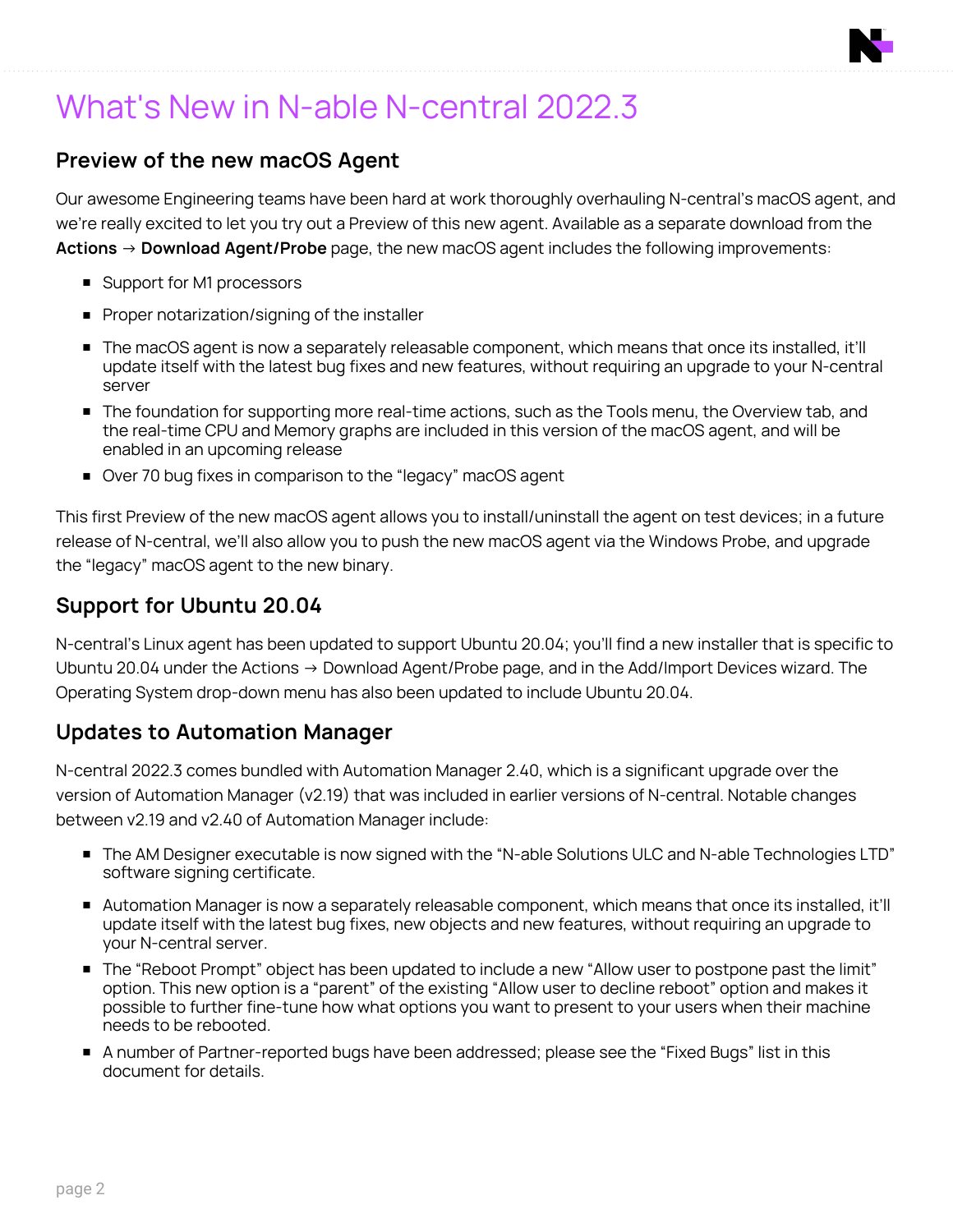

# **HP and HPE (HP Enterprise) Warranty Lookups**

Due to changes by the vendor, N-central is unable to perform warranty lookups on HP and HPE devices. This functionality has been removed in N-central 2022.3, which allows you to manually specify the warranty expiry date and purchase date of your HP/HPE devices, without needing to worry about N-central overwriting those values. We will continue to work with the vendor, and look forward to re-enabling this functionality in the future.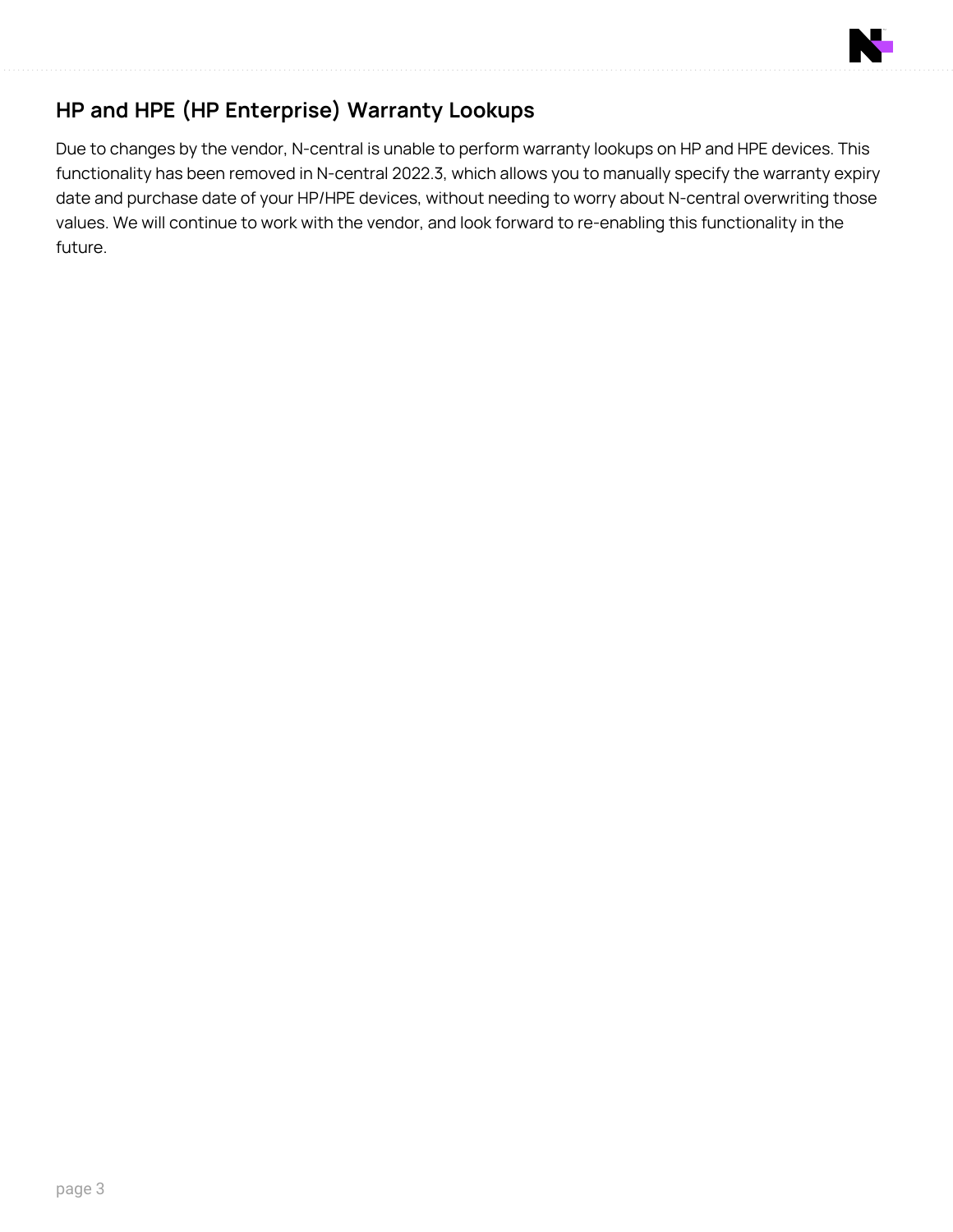# Upgrade paths and notes

To upgrade to N-able N-central 2022.3, your N-able N-central server must be running one of the following versions:

- $\blacksquare$  N-able N-central 2021.1.0.32+
- n N-able N-central 2021.1.1.305
- $\blacksquare$  N-able N-central 2021.1.2.391
- n N-able N-central 2021.1.3.428
- n N-able N-central 2021.1.4.467+
- n N-able N-central 2021.1.5.526
- n N-able N-central 2021.1.6.727+
- n N-able N-central 2021.1.7.830+
- n N-able N-central 2021.1.8.881
- n N-able N-central 2021.2.0.140+
- $\blacksquare$  N-able N-central 2021.3.0.79+
- $\blacksquare$  N-able N-central 2022.1.0.47+
- $\blacksquare$  N-able N-central 2022.2.0.77+
- $\blacksquare$  N-able N-central 2022.3.0.46

Note the following when upgrading N-able N-central.

**C** Scheduled Tasks may expire if the agent on an associated device is being upgraded when the task is scheduled to be completed. Agent upgrades are normally short in duration but may be delayed if a restart of the device is pending.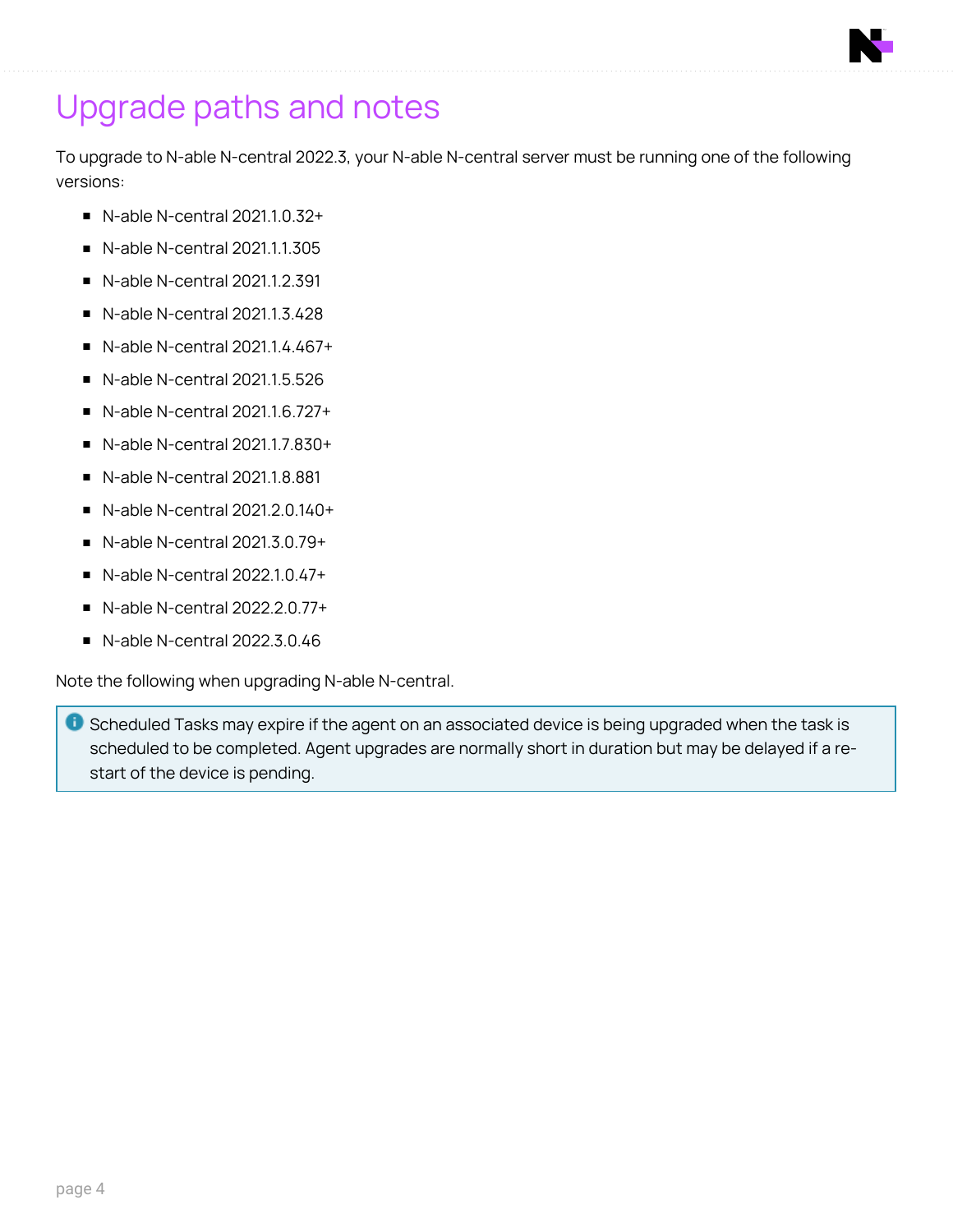# Fixed Issues in N-able N-central

# **Release 2022.3**

| Category              | Description                                                                                                                                                                      | <b>Bug</b> |
|-----------------------|----------------------------------------------------------------------------------------------------------------------------------------------------------------------------------|------------|
| Automation<br>Manager | The "Remove Local Profiles" Object Throws A "Error: The file or assembly<br>\"WindowsInput, Version=1.0.4.0, Culture=neutral,<br>PublicKeyToken=9b287f7dc5073cad\" Error Message | AM-2815    |
| Automation<br>Manager | Script Runner Error: System.Runtime.Serialization.SerializationException                                                                                                         | AM-2769    |
| Automation<br>Manager | AM 2.30 - > Should support the 8.3 shortname notation                                                                                                                            | AM-2763    |
| Automation<br>Manager | HTTP-compressed Files Are Not Decompressed When Using The "Download<br>File From URL" Object                                                                                     | AM-2760    |
| Automation<br>Manager | AMP based monitoring misconfigured after upgrade to 2021.2.0.140 agent                                                                                                           | AM-2757    |
| Automation<br>Manager | The "Get N-able RMM Agent Information" Object Doesn't Return Information<br>About the Group Policy Advanced Monitoring Agent                                                     | AM-2753    |
| Automation<br>Manager | When Saving a New Copy Of An AMP, Automation Manager Doesn't Open<br>The New Copy                                                                                                | AM-2750    |
| Automation<br>Manager | AM Designer Launches with a SW Software Publisher                                                                                                                                | AM-2747    |
| Automation<br>Manager | Download File from URL module failing to download Agent using RMM API                                                                                                            | AM-2742    |
| Automation<br>Manager | #ST00066055 Unknown Script error                                                                                                                                                 | AM-2741    |
| Automation<br>Manager | The "Open Session" Object Reports "Failed to negotiate key exchange<br>algorithm"                                                                                                | AM-2740    |
| Automation<br>Manager | The "Get Domain Information" and "Get AD Forest Information" Objects<br>Return "Unknown" For Output Parameters When The Domain And Forest Are<br>Both In 2016 Mode               | AM-2729    |
| Automation<br>Manager | The "Get Folder List" Object Does Not Preserve non-ASCII Characters                                                                                                              | AM-2727    |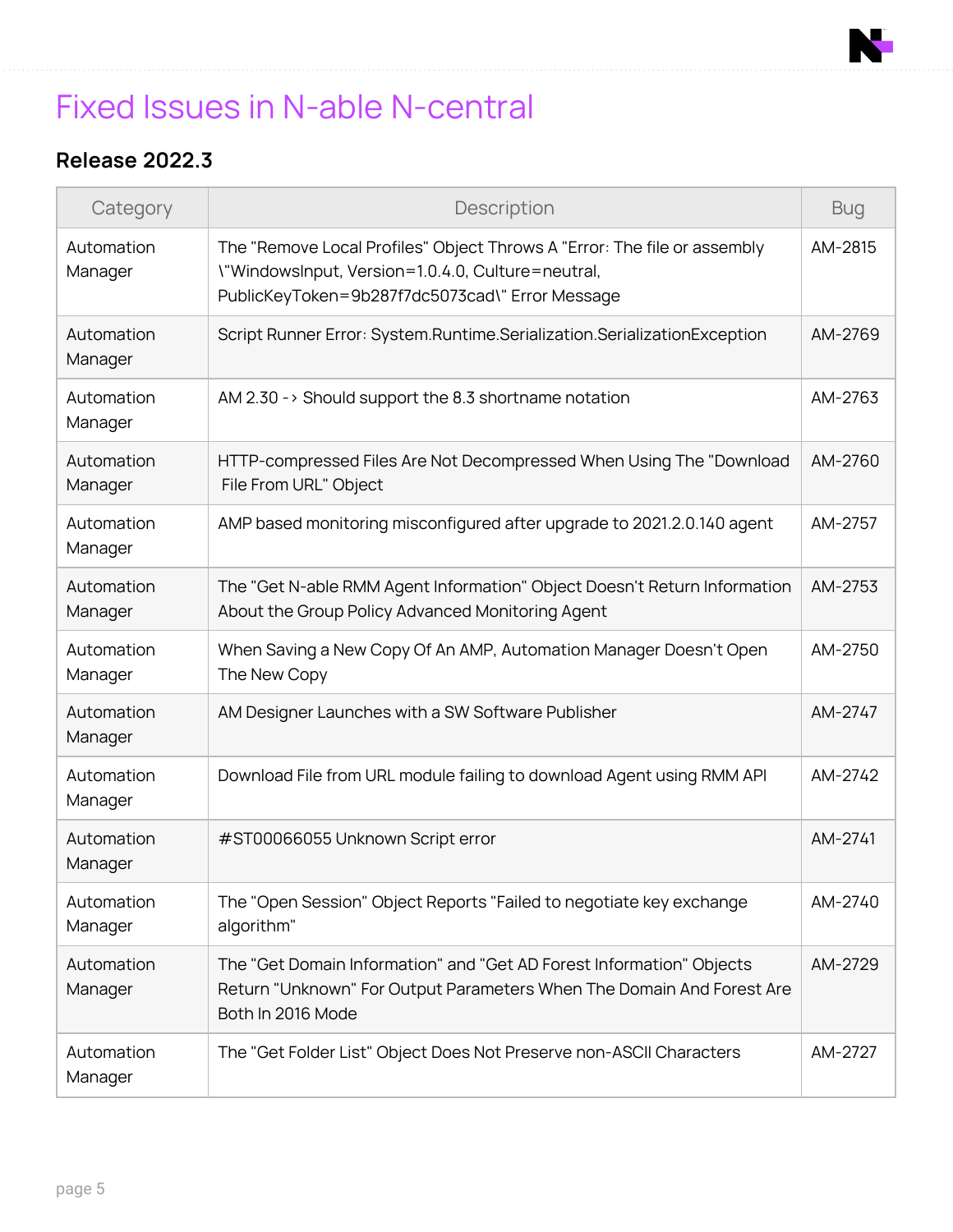

| Category              | Description                                                                                                                                    | <b>Bug</b> |
|-----------------------|------------------------------------------------------------------------------------------------------------------------------------------------|------------|
| Automation<br>Manager | The "File Exists" Object Doesn't Find Files In C: \Windows\System32                                                                            | AM-2726    |
| Automation<br>Manager | The "Delete Temporary Files" Object Fails If<br>C:\Users\ <username>\AppData\Local\Microsoft\Windows\INetCookies<br/>Does Not Exist</username> | AM-2724    |
| Automation<br>Manager | The "Veeam Job Monitor" Service Can Report A Failed State If It Scans<br>When A Veeam Job Is In Progress                                       | AM-2719    |
| Automation<br>Manager | Automation Manager log location consuming Huge Disk Space                                                                                      | AM-2706    |
| Automation<br>Manager | Update the Required Version of PowerShell In The "Windows Firewall<br>Profiles" AMP From v2.0 To v3.0                                          | AM-2700    |
| Automation<br>Manager | The "Uninstall Software" Object fails for Windows Server 2019                                                                                  | AM-2698    |
| Automation<br>Manager | The "Get Top N Processes by CPU" Does Not Work on Windows Server 2019                                                                          | AM-2697    |
| Automation<br>Manager | Typo "Priotity" in The "Get Network Security Events (Meraki)" Object                                                                           | AM-2665    |
| Automation<br>Manager | AM Designer Prompts To Save Changes When No Changes Have Been<br>Made                                                                          | AM-2662    |
| Automation<br>Manager | The "F-Secure AV Scan Results" Service Doesn't Work With Newer Versions<br>of F-Secure                                                         | AM-2651    |
| Automation<br>Manager | Error: "script failed to start" after update to Script Runner version 2.18.0.25                                                                | AM-2643    |
| Automation<br>Manager | script checks failing sporadically with time out or output not found                                                                           | AM-2639    |
| Automation<br>Manager | Input prompt object displays behind other apps                                                                                                 | AM-2635    |
| Automation<br>Manager | The "Download File From URL" Object Throws An Exception                                                                                        | AM-2615    |
| Automation<br>Manager | WARNING: Your connection has been redirected to the following URI                                                                              | AM-2611    |
| Automation            | Why does Stop Policy fail my amp?                                                                                                              | AM-2596    |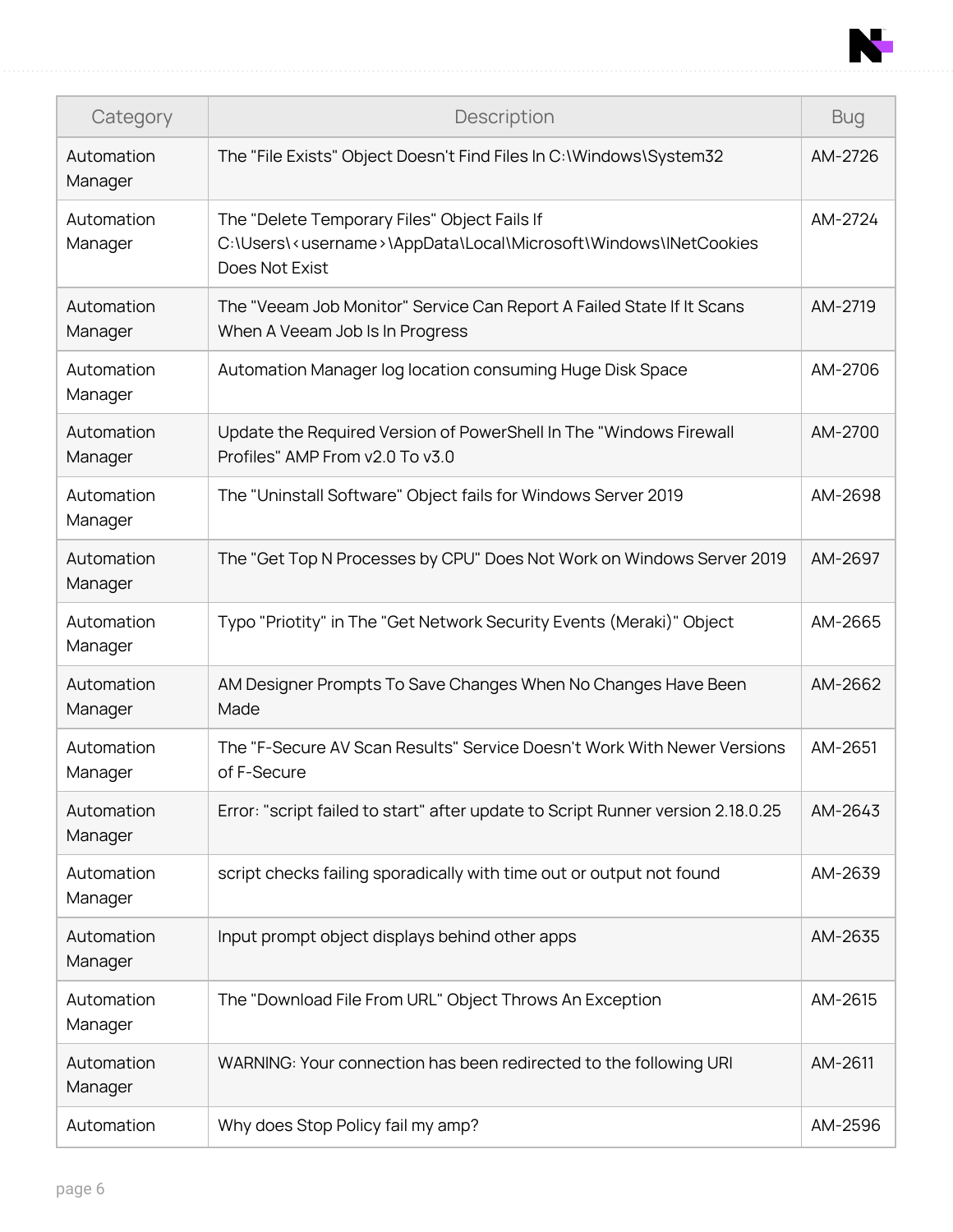

| Category               | Description                                                                                                                                   | <b>Bug</b>     |
|------------------------|-----------------------------------------------------------------------------------------------------------------------------------------------|----------------|
| Manager                |                                                                                                                                               |                |
| Automation<br>Manager  | Windows Firewall Profiles False positive working as designed?                                                                                 | AM-2594        |
| Automation<br>Manager  | The "Uninstall Software" Object Fails To Uninstall The PME "File Cache<br>Service Agent†Application                                           | AM-2593        |
| Automation<br>Manager  | The "Get Logical Disk Information" Doesn't Return Information If There Is<br>Only One Logical Disk                                            | AM-2589        |
| Automation<br>Manager  | The "Run Powershell Script" Object Returns a "System.Xml.XmlDocument"<br>Error When It Invokes The Chocolatey Installation Script             | AM-2456        |
| Automation<br>Manager  | The "Run Windows Defender Full Scan" Automation Manager Policy Isn't<br><b>Successfully Running</b>                                           | AM-2384        |
| Automation<br>Manager  | Handling Disabled Veeam backup Jobs                                                                                                           | AM-2339        |
| N-central Core         | Searching the All DevicesView Is Too Slow                                                                                                     | NCCF-<br>22314 |
| N-central Core         | Incorrect Active Issues Filter results by Customer in SO level                                                                                | NCCF-<br>20577 |
| N-central Core         | Remove Prometheus 'remote_write' IP Pointing to vRA Server                                                                                    | NCCF-<br>20089 |
| N-central Core         | Users With the Default Administrator Role Are Unable to Modify Some Roles                                                                     | NCCF-<br>18910 |
| N-central Core         | Services Reports A Misconfigured State When The Service Identifier<br>Contains Conflicting Character Encodings (ISO-8859-1 vs UTF-8 vs ASCII) | NCCF-<br>17320 |
| N-central Core         | Netpath graphs not available (including Keybox errors in N-central)                                                                           | NCCF-<br>17010 |
| N-central Core         | Separate Permission For Downloading Agent Logs                                                                                                | NCCF-<br>14246 |
| N-central Core         | The Download Link for Customer A's Customer-Specific Agent Installer Can<br>Be Accessed By A User Who Only Has Access to Customer B           | NCCF-<br>14244 |
| Patch<br>Management CM | In Specific Situations, Processing Patch Metadata Causes The Windows<br>Agent To Crash                                                        | PMCM-<br>903   |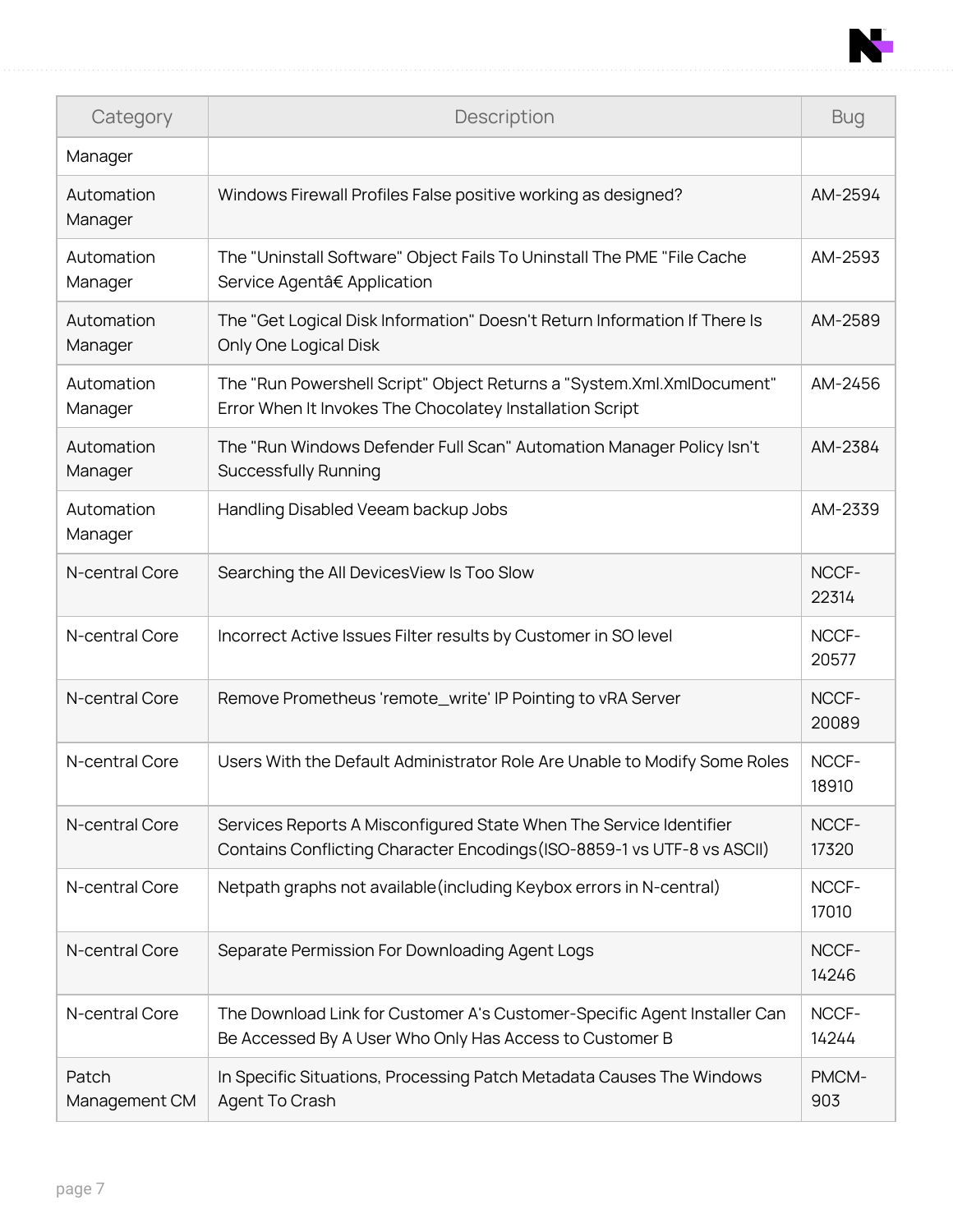

| Category               | Description                                                          | <b>Bug</b>   |
|------------------------|----------------------------------------------------------------------|--------------|
| Patch<br>Management CM | Patches Become "Approved for install" Even Though They Were Declined | PMCM-<br>886 |
| Patch<br>Management CM | Declined Patches Are Showing a "Not Installed" Status                | PMCM-<br>573 |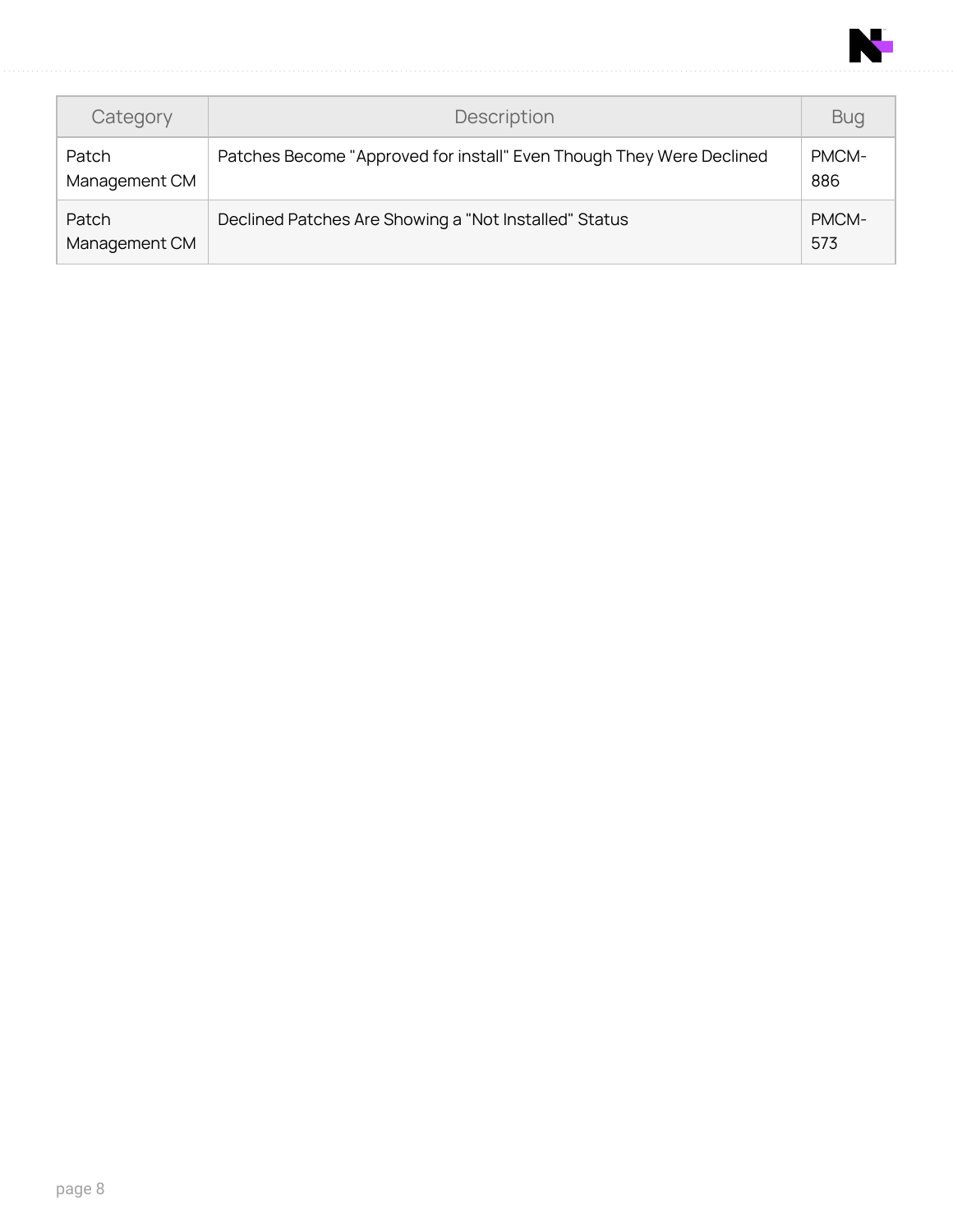

# Known Limitations

These items for the current version of the N-able N-central software is composed of material issues significantly impacting performance whose cause has been replicated by N-able and where a fix has not yet been released. The list is not exclusive and does not contain items that are under investigation. Any known limitations set forth herein may not impact every customer environment. The N-able N-central software is being provided as it operates today. Any potential modifications, including a specific bug fix or any potential delivery of the same, are not considered part of the current N-able N-central software and are not guaranteed.

### **Active Issues**

| Description                                                                                                                                                                                       | <b>Bug</b> |
|---------------------------------------------------------------------------------------------------------------------------------------------------------------------------------------------------|------------|
| When exporting a large list of Active Issues items to PDF format at either the System or Service<br>Organization level, the server may fail. Exporting to CSV format does not cause this problem. | 62860      |

## **Agents & Probes**

| <b>Description</b>                                                                                                                                                                                                                     | <b>Bug</b> |
|----------------------------------------------------------------------------------------------------------------------------------------------------------------------------------------------------------------------------------------|------------|
| Communication issues may be encountered for N-able N-central Probes installed on Windows<br>servers that have multiple NICs. For more information, refer to "KBA20020: Configuring A Server<br>With Multiple NICs" in the online Help. | 67778      |

### **Automation Manager**

| Description                                                                                                                                                                                                                                                                                            | <b>Bug</b> |
|--------------------------------------------------------------------------------------------------------------------------------------------------------------------------------------------------------------------------------------------------------------------------------------------------------|------------|
| Running Automation Manager Policies created using Automation Manager 1.6 or earlier may<br>result in Failed to create an EndDate  errors if the Policies are run on a computer<br>using a different date format. This issue does not affect Policies created using Automation<br>Manager 1.7 or later. | 65712      |
| If you installed Automation Manager designer version 2.20.0.18 from N-central 2021.2 RC1 or RC2<br>and then upgraded N-central to 2022.3 (which contains AM 2.40.0.10), the following happens:                                                                                                         | AM-2841    |
| When you open Automation Manager from the N-central dashboard, it will open AM 2.30.0.11 (<br>this is the last version on the SIS server and replaced the 2.20.0.18 version).                                                                                                                          |            |
| The workaround is to force the re-installation of Automation Manager designer 2.40.0.10 by<br>manually deleting designer-update.config from C:\ProgramData\N-Able<br>Technologies\AutomationManager.                                                                                                   |            |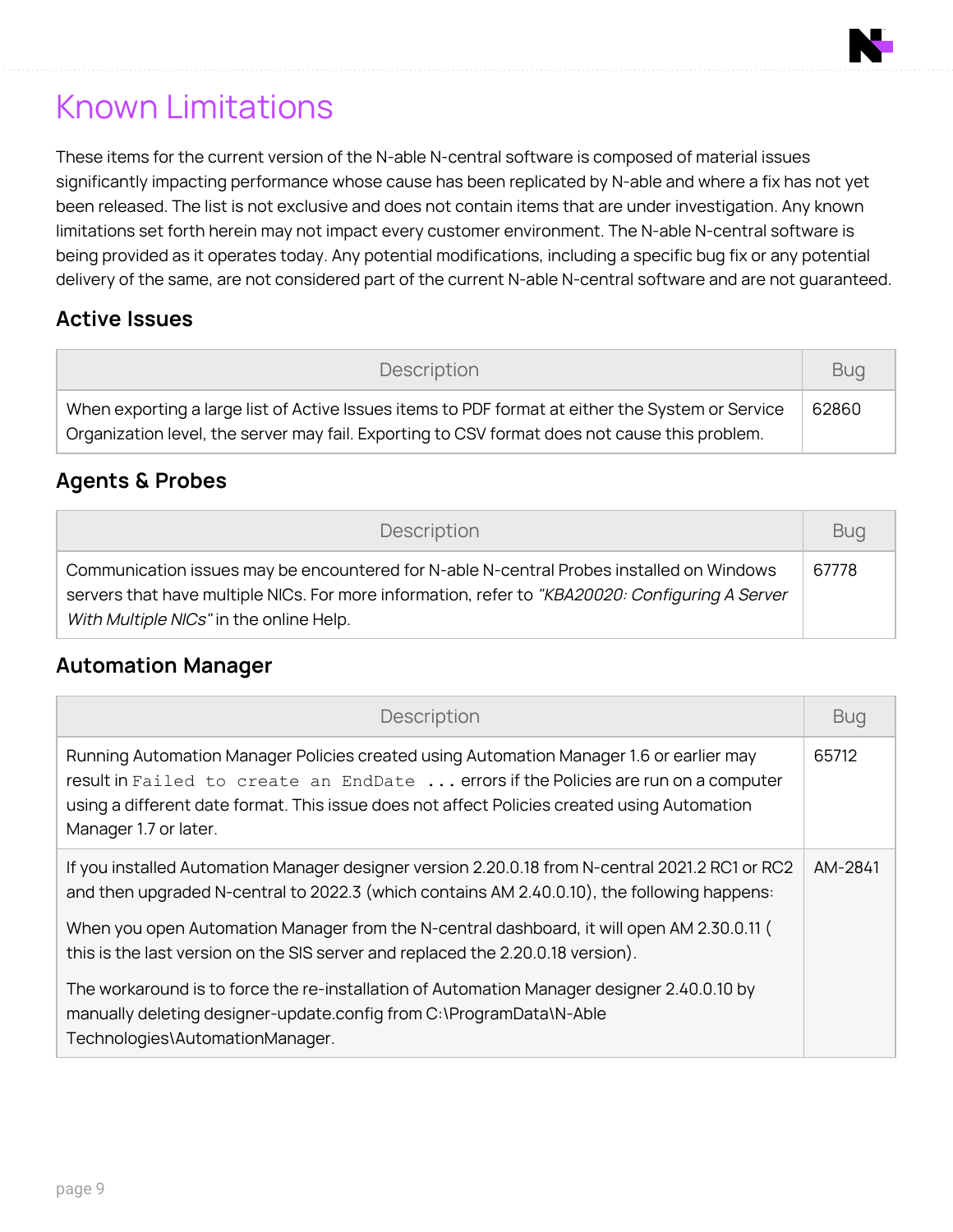

# **AV Defender and Backup Manager – D2D**

| Description                                                                                            | <b>Bug</b> |
|--------------------------------------------------------------------------------------------------------|------------|
| The About Backup Manager dialog box no longer indicates if the Backup Manager software is<br>licensed. | 68226      |

# **Custom Services**

| Description                                                                                                                                                                                                                                                                                 | <b>Bug</b> |
|---------------------------------------------------------------------------------------------------------------------------------------------------------------------------------------------------------------------------------------------------------------------------------------------|------------|
| Custom services may appear as misconfigured when the system locale of the device is not set<br>to English. For example, in Portuguese the default decimal in $c\#l$ net is not a period, ".", it is a<br>comma, ",". If you are having this issue, please contact N-able Technical Support. | 65288      |

# **Core Functionality**

| Description                                                                                                                                                                                                                                                                                                                                                                                                                                                                                                        | <b>Bug</b>     |  |
|--------------------------------------------------------------------------------------------------------------------------------------------------------------------------------------------------------------------------------------------------------------------------------------------------------------------------------------------------------------------------------------------------------------------------------------------------------------------------------------------------------------------|----------------|--|
| Installing N-able N-central on Servers that have an Nvidia Video Card                                                                                                                                                                                                                                                                                                                                                                                                                                              |                |  |
| Due to a bug in CentOS 7 with Nvidia's "Nouveau" driver, installing N-able N-central on servers<br>that have an Nvidia video card may result in the N-able N-central console showing a blank<br>screen, or displaying an Anaconda Installer screen with an error message about the video card<br>driver.                                                                                                                                                                                                           | 11842          |  |
| HDM doesn't not work with the "Last 5 Tickets" widget.                                                                                                                                                                                                                                                                                                                                                                                                                                                             | NCCF-<br>10855 |  |
| Warranty information might be inaccurate when determining the warranty expiry dates of<br>devices that are not located in the USA.                                                                                                                                                                                                                                                                                                                                                                                 | NCCF-<br>3649  |  |
| URL with embedded username and password prompts for Java upgrade, logging in manually<br>does not prompt.                                                                                                                                                                                                                                                                                                                                                                                                          | NCCF-<br>2415  |  |
| Chrome 42.x does not support NPAPI plugins which means that Java and Direct Connect will not<br>function with that browser version. When attempting to open remote control connections in<br>Chrome 42.x, users will be repeatedly prompted to install either Java or the NTRglobal plugin<br>with no successful connections made.<br>To resolve this issue, perform the following:<br>In the Chrome address bar, type $chrome://flags/.$<br>$1_{1}$<br>2. Under Enable NPAPI, click Enable.<br>3. Restart Chrome. | 73359          |  |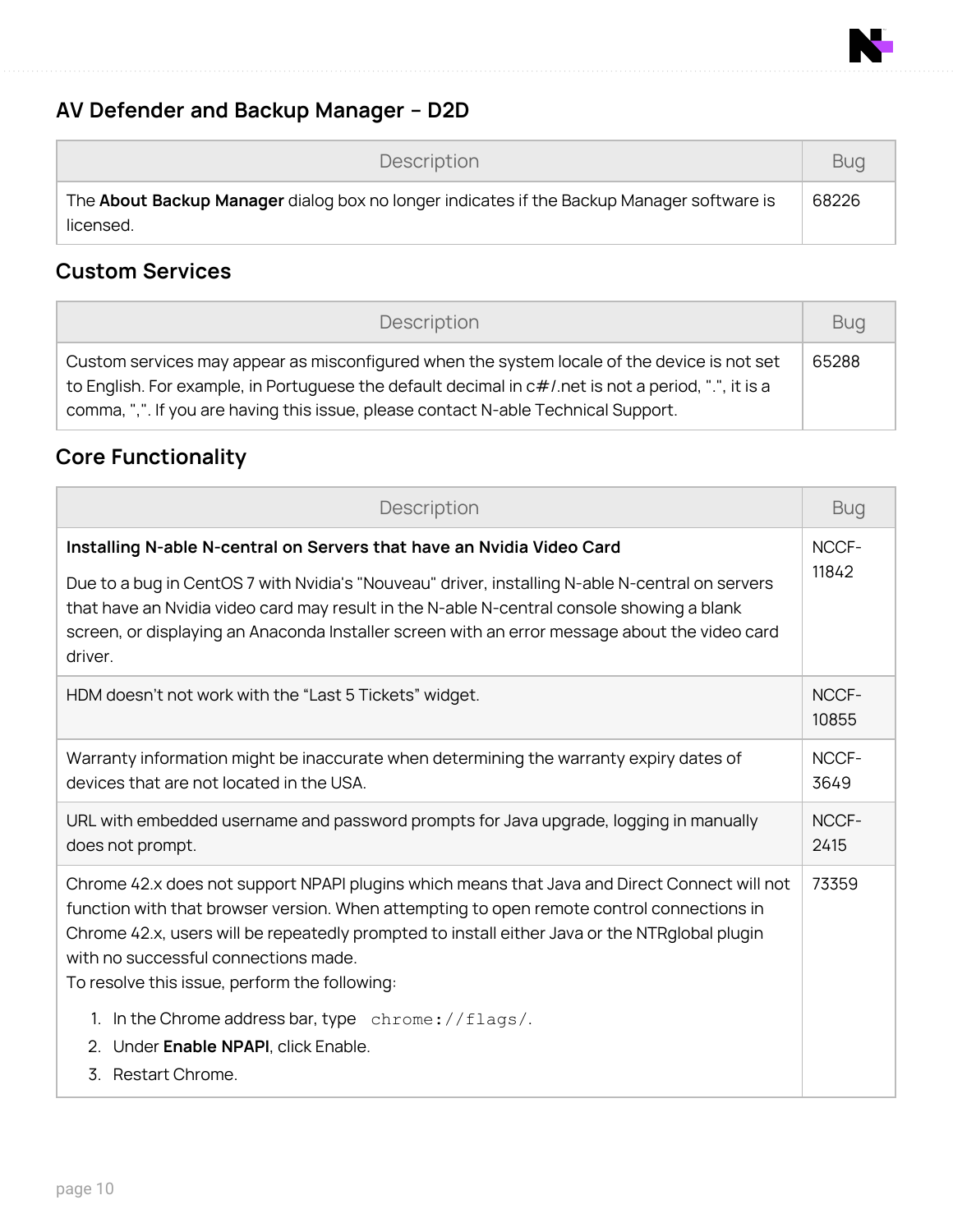

| Description                                                                            | <b>Bug</b>     |
|----------------------------------------------------------------------------------------|----------------|
| N-central is unable to perform warranty lookups on HP and HP Enterprise (HPE) devices. | NCCF-<br>16190 |

# **Dashboards**

| <b>Description</b>                                                                                                                       | <b>Bug</b> |
|------------------------------------------------------------------------------------------------------------------------------------------|------------|
| Modifying a Dashboard that is associated with a large number of services may cause<br>performance issues when using the Firefox browser. | 70326      |

# **PSA Integration**

| Description                                                                                                                                                                                                                                                                                                                                                                                                                                                                                                                                                                                                                                                                                                                                                                                                                                                                                            | <b>Bug</b> |
|--------------------------------------------------------------------------------------------------------------------------------------------------------------------------------------------------------------------------------------------------------------------------------------------------------------------------------------------------------------------------------------------------------------------------------------------------------------------------------------------------------------------------------------------------------------------------------------------------------------------------------------------------------------------------------------------------------------------------------------------------------------------------------------------------------------------------------------------------------------------------------------------------------|------------|
| In some instances, tickets closed in PSAs are not being cleared in N-able N-central. This is likely<br>because the ticketing recipient profile in N-able N-central has Do not change the Ticket<br>Status selected (in order to manually configure tickets). Then, when the ticket is removed in<br>the PSA, N-able N-central will not be able to update/resolve the ticket's status and new tickets<br>cannot be created for the same issue. Until a solution is available through the UI for this<br>situation, the work around is to set a Return to Normal status and set a non-used status in the<br>'updatable statuses' section or set the same status as the return to normal one. This will cause<br>N-able N-central to add a note to the ticket on return to normal but will not alter the ticket's<br>status. This will allow the stale ticket check to remove the ticket from the system. | 65620      |

# **UI**

| Description                                                                                                                                                                                                                                                                | <b>Bug</b>     |
|----------------------------------------------------------------------------------------------------------------------------------------------------------------------------------------------------------------------------------------------------------------------------|----------------|
| After re-naming, the <b>Names</b> of files or Registry entries may not be displayed properly in the File<br>System window and the Registry window of the Tools tab when using Internet Explorer.                                                                           | 68149          |
| The main N-central login page will fail to load when accessed from the Safari web browser. To<br>work around this issue, please use a supported browser, such as Chrome, Edge or Firefox, or<br>access N-central via https:// <yourncserver.com>/login.</yourncserver.com> | NCCF-<br>19768 |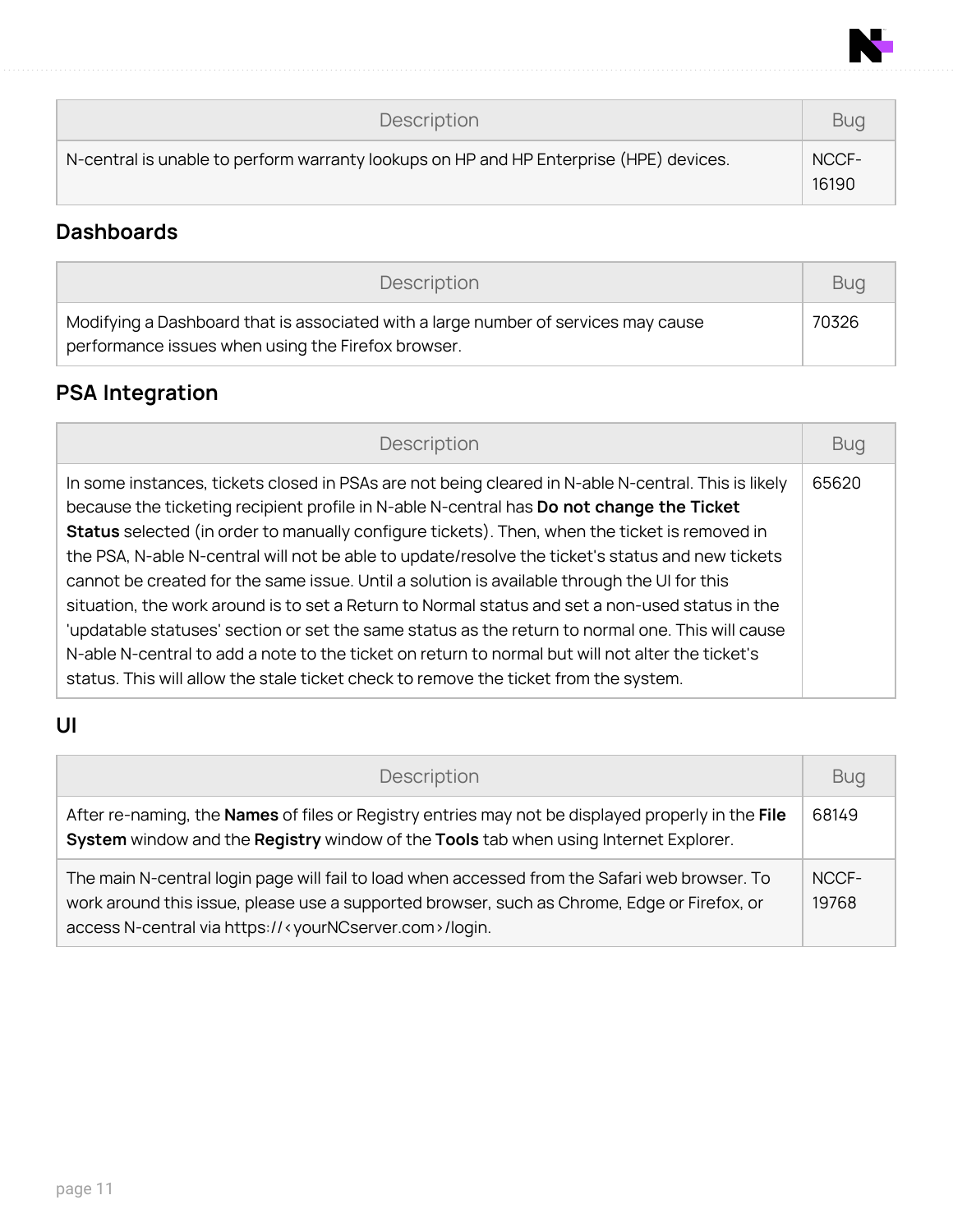# End of support

The following are being deprecated in a future release of N-able N-central:

| Linux Agent Support                      | Due to declining usage in the field, the N-able N-central Linux<br>agents will stop supporting CentOS 6, Ubuntu 14.04 and the 32-<br>bit version of Ubuntu 16.04, in a future release.                                                                                                                                                                                                                                                                                                                                                                                                                                                                                                                                                                                                                                                                                                                                                                                                                                                                                                                                                                                                                                                                                                                                                                                                                                               |
|------------------------------------------|--------------------------------------------------------------------------------------------------------------------------------------------------------------------------------------------------------------------------------------------------------------------------------------------------------------------------------------------------------------------------------------------------------------------------------------------------------------------------------------------------------------------------------------------------------------------------------------------------------------------------------------------------------------------------------------------------------------------------------------------------------------------------------------------------------------------------------------------------------------------------------------------------------------------------------------------------------------------------------------------------------------------------------------------------------------------------------------------------------------------------------------------------------------------------------------------------------------------------------------------------------------------------------------------------------------------------------------------------------------------------------------------------------------------------------------|
| Internet Explorer 11                     | Due to declining usage in the field, a future release of N-able N-<br>central will drop support for the Internet Explorer 11 web<br>browser.                                                                                                                                                                                                                                                                                                                                                                                                                                                                                                                                                                                                                                                                                                                                                                                                                                                                                                                                                                                                                                                                                                                                                                                                                                                                                         |
| AV Defender 5.x                          | As of next major release for those of you still utilizing the AV5<br>Bitdefender Antivirus be advised that monitoring from our AV5<br>agents will no longer continue. As a result this will leave your<br>environments in a vulnerable state. We encourage you to<br>review your agents to ensure you are now utilizing our latest<br>AV6 agents. Reminder that our online help for Security Manager<br>is available for your reference.                                                                                                                                                                                                                                                                                                                                                                                                                                                                                                                                                                                                                                                                                                                                                                                                                                                                                                                                                                                             |
| Windows<br>8.1/Windows Server<br>2012 R2 | As older Windows Server and Desktop Operating Systems<br>transition into Microsoft's Extended Support Phase and<br>beyond, they are no longer receiving OS level TLS version and<br>cipher updates (SCHANNEL). As the .NET Framework relies on<br>SCHANNEL for TLS based communications, and as newer<br>vulnerabilities are discovered in the ciphers available to these<br>older Operating Systems, the available Strong Cipher list for<br>these devices continues to shrink. We continually review the<br>ciphers used by N-central's Modern Security Profile, to ensure<br>we offer only secure ciphers. At this time, there are only two (2)<br>secure RSA key based ciphers available to Windows Server 2012<br>R2/Windows 8.1 and older. N-central will endeavor to support<br>these two ciphers in our Modern Security profile for as long as<br>they remain secure, but there may come a time where we will<br>need to drop Official support for these Windows versions<br>before the end of their Extended Support Phase. If/when this<br>does occur, they will still be able to connect if you switch to the<br>Legacy Security Profile, but this will reduce the security of all<br>devices connecting to your N-central server.<br>If you monitor Windows Server 2003/2008/Windows XP/Vista<br>devices, we would like to advise you that we will be dropping<br>support for the "TLS_RSA_WITH_3DES_EDE_CBC_SHA" cipher |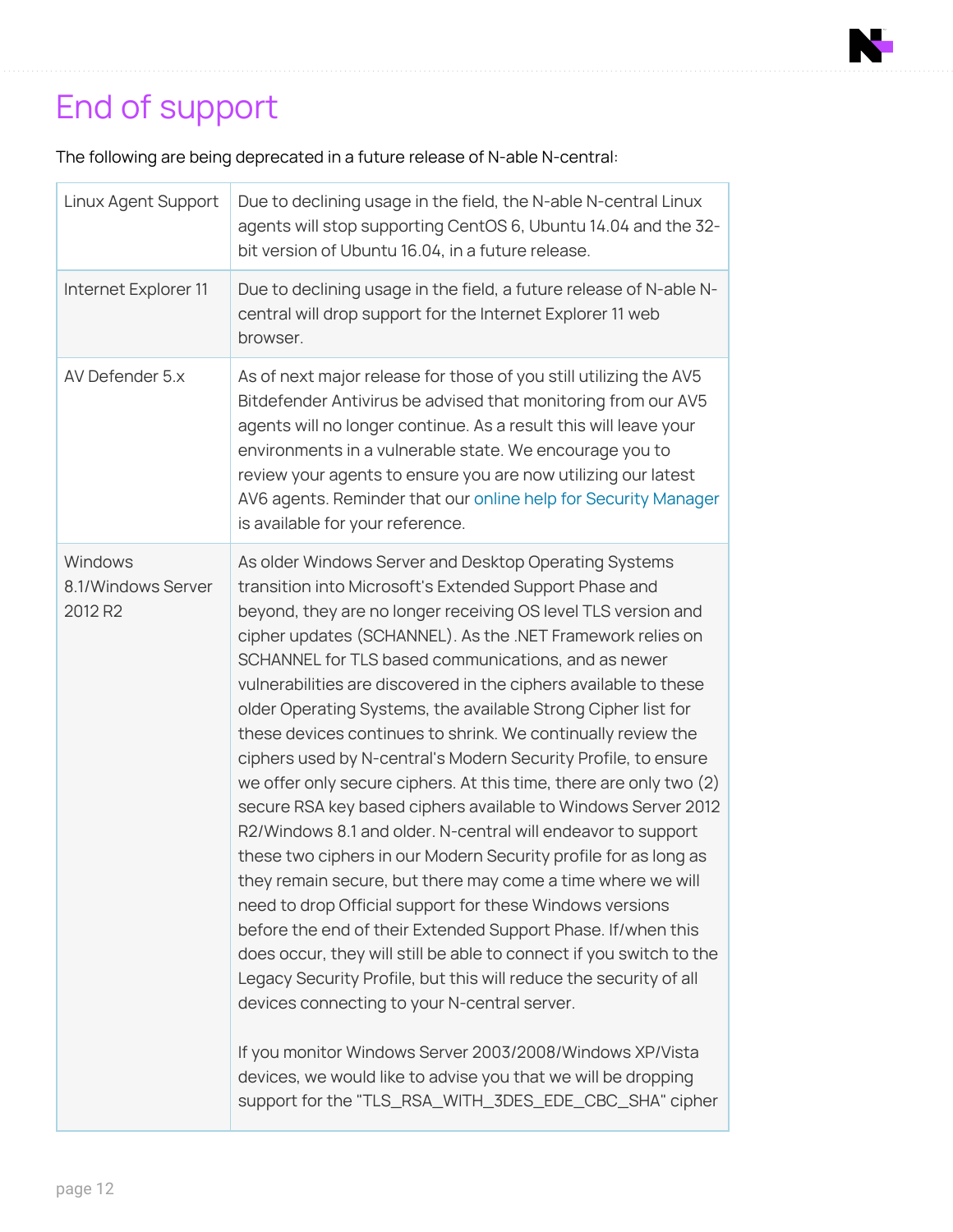|                                                                            | in a future release. Coming changes to the web front end that<br>will support TLS 1.3, have been identified as also disabling "TLS_<br>RSA_WITH_3DES_EDE_CBC_SHA" due to the required version<br>of OpenSSL. Fully patched Windows Server 2008/Vista devices<br>*should* be able to connect to N-central on the Legacy<br>Security profile, using one of the newer, but still weak ciphers.<br>Windows Server 2003/XP will no longer be able to communicate<br>over TLS/HTTPS at that time (using a site-to-site VPN between<br>your firewall devices, and connecting over HTTP may still work). |
|----------------------------------------------------------------------------|--------------------------------------------------------------------------------------------------------------------------------------------------------------------------------------------------------------------------------------------------------------------------------------------------------------------------------------------------------------------------------------------------------------------------------------------------------------------------------------------------------------------------------------------------------------------------------------------------|
| 32-bit versions of<br>the Windows, Linux<br>and macOS<br>operating systems | The number of 32-bit Operating Systems monitored by N-<br>central has continued to drop over the past few years. Windows<br>Agents/Probes have historically been 32-bit, with some 64-bit<br>specific components. In a future release, we intend to convert<br>the Agent and Probe code base to be a native 64-bit<br>application; this will mean a hard deprecation of support for 32-<br>bit Windows versions. N-central's Linux and macOS agents will<br>follow a similar path.                                                                                                               |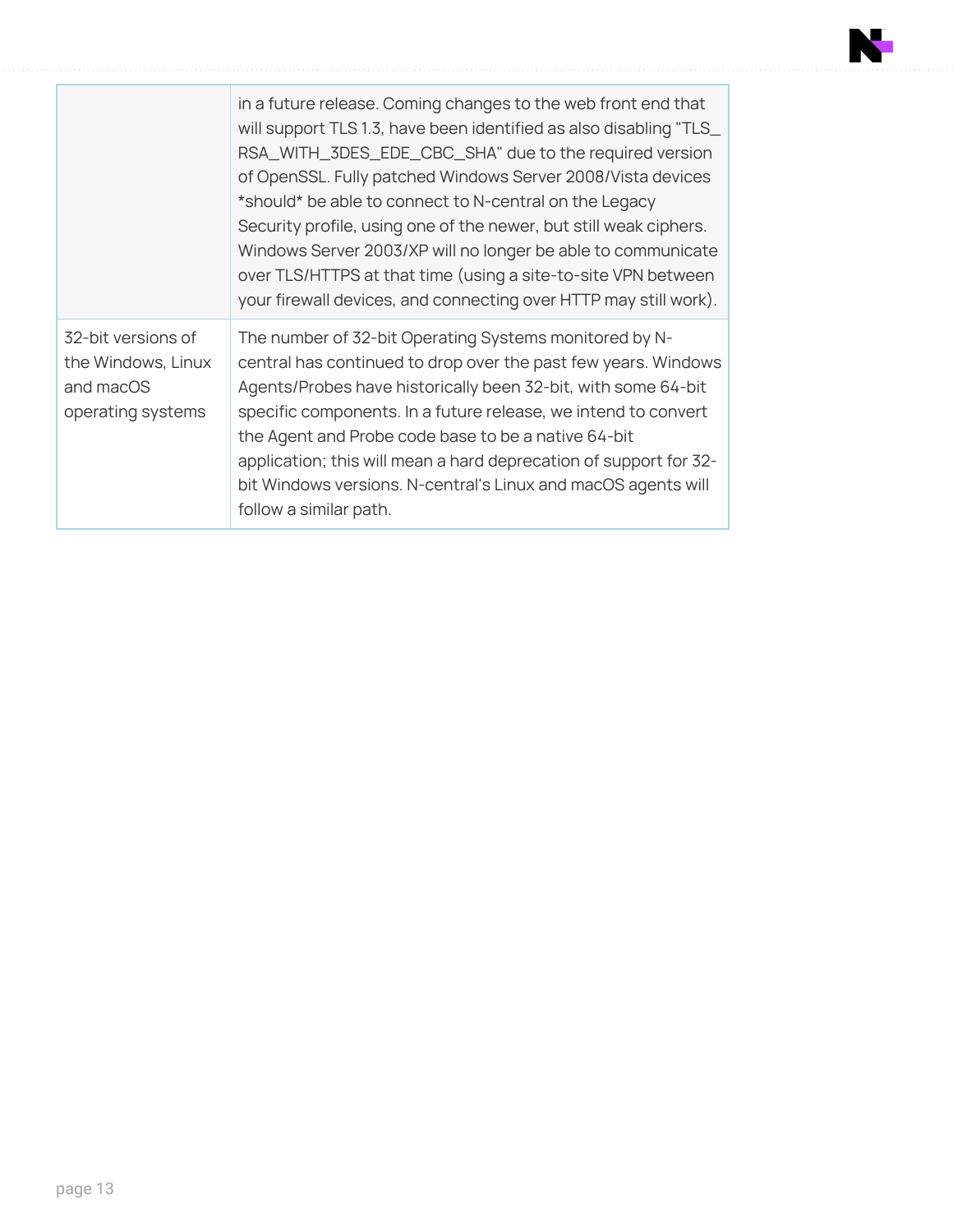# N-able N-central System requirements

The following requirements are for typical usage patterns, acknowledging that some patterns may require greater system resources for a N-able N-central server than others.

If you have any questions about how your needs affect the system requirements of your N-able N-central server, contact your Channel Sales Specialist or email [n-able-salesgroup@n-able.com.](mailto:n-able-salesgroup@n-able.com)

| Processor                          | Server class x86_64 CPUs manufactured by Intel or AMD (i.e. Xeon or EPYC). Please refer to<br>the Red Hat Hardware Ecosystem for further details.                                                                                                                                                                                                                                                                                                                                                                                                                                                                                                           |
|------------------------------------|-------------------------------------------------------------------------------------------------------------------------------------------------------------------------------------------------------------------------------------------------------------------------------------------------------------------------------------------------------------------------------------------------------------------------------------------------------------------------------------------------------------------------------------------------------------------------------------------------------------------------------------------------------------|
| Operating<br>System                | You do not need to install a separate Operating System to run N-able N-central. The N-able N-<br>central ISO includes a modified version of CentOS 7, based on the upstream Red Hat<br>Enterprise Linux 7.                                                                                                                                                                                                                                                                                                                                                                                                                                                  |
| <b>Physical</b><br><b>Hardware</b> | The physical server used to install N-able N-central in a bare metal environment must be<br>certified to run Red Hat Enterprise Linux 7.7 (x64) by Red Hat, or the hardware vendor, without<br>any additional drivers. Please check the Red Hat Hardware Ecosystem for details.                                                                                                                                                                                                                                                                                                                                                                             |
|                                    | Server Grade hard drives connected to a RAID controller with a Battery/Capacitor Backed<br>Cache are Required. Examples include 10K+ RPM SCSI or SAS drives, Enterprise Grade SSDs or<br>NVMes for bare metal and virtualized hosts, or a Fibre Channel connected SAN with Enterprise<br>Grade hard drives for virtualized hosts (Fibre Channel cards can be used for bare metal if they<br>are configured in the pre-boot environment and do NOT require vendor-provided drivers).<br>Although Desktop Hard Drives will work with the Operating System, they do not meet the<br>minimum throughput required for the back-end Database of N-able N-central. |

For more details, please refer to the Red Hat Hardware [Ecosystem](https://access.redhat.com/ecosystem/search/#/category/Server?certifications=Red%20Hat%20Enterprise%20Linux%207&architectures=x86_64&ecosystem=Red%20Hat%20Enterprise%20Linux) to see if your current hardware will work with our customized version of CentOS 7.

### **System requirements by number of devices managed**

The table below lists the minimum specifications required to manage the number of devices indicated (based on average usage). Performance can be improved by exceeding these requirements. When determining your hardware requirements, consider any growth in managed device count that may occur over time.

| Number of Devices CPU Cores |               | Memory    | Storage     |
|-----------------------------|---------------|-----------|-------------|
| Up to 1,000                 | $\mathcal{P}$ | 4 GB RAM  | 80 GB RAID  |
| Up to 3,000                 | 4             | 8 GB RAM  | 150 GB RAID |
| Up to 6,000                 | 8             | 16 GB RAM | 300 GB RAID |
| Up to 9,000                 | 12            | 24 GB RAM | 450 GB RAID |
| Up to 12,000                | 16            | 32 GB RAM | 600 GB RAID |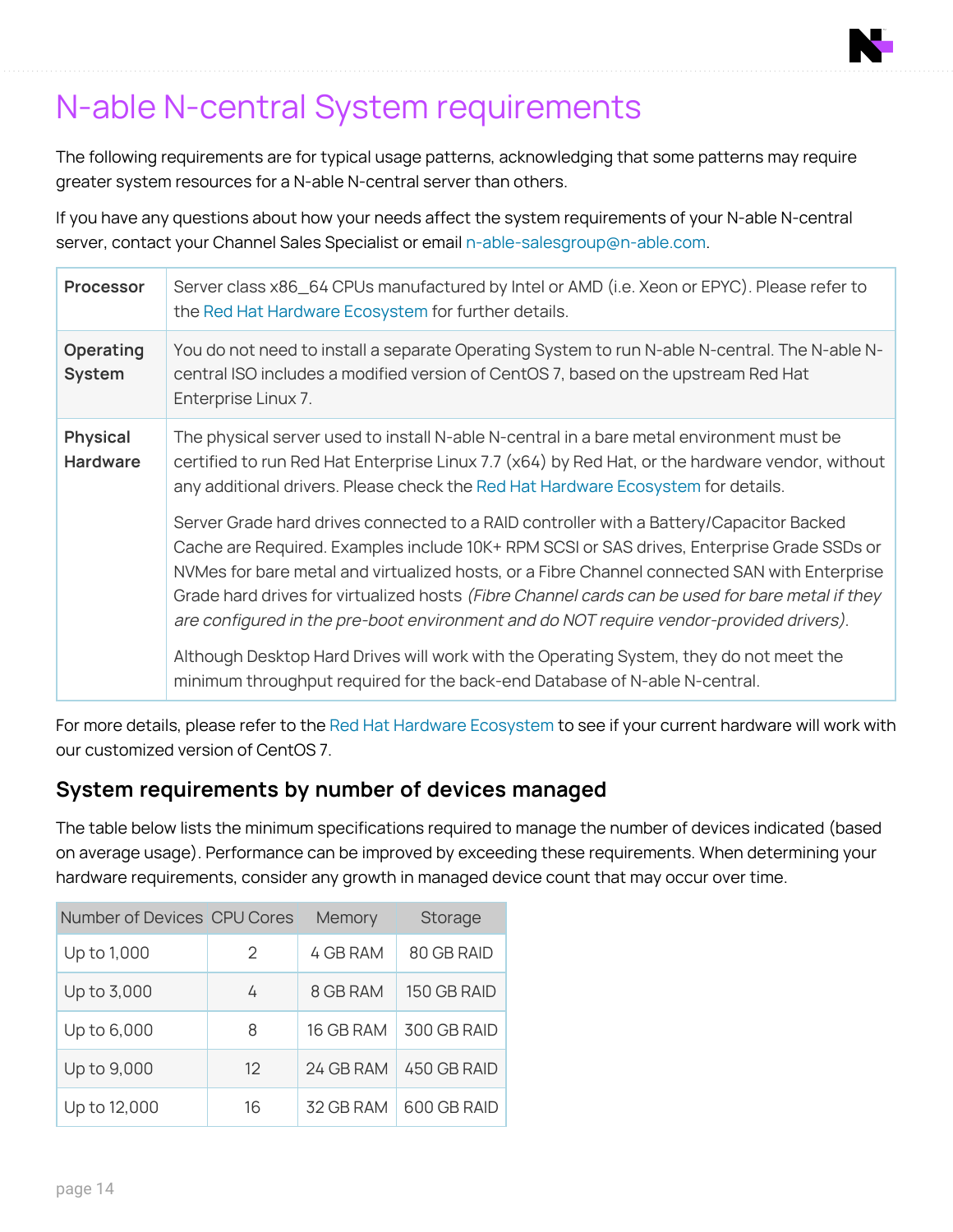| Number of Devices CPU Cores |     | Memory    | Storage     |
|-----------------------------|-----|-----------|-------------|
| Up to 16,000                | 22  | 48 GB RAM | 800 GB RAID |
| Up to 20,000                | 28  | 64 GB RAM | 1 TB RAID   |
| Up to 24,000                | .34 | 80 GB RAM | 1 2 TR RAID |

**Notes** 

- 1. Server Grade hard drives connected to a RAID controller with a Battery/Capacitor Backed Cache, are **required** to ensure performance and unexpected power-loss data protection.
- 2. In a virtualized environment, hard drives for the N-able N-central server must not be shared with any other applications or VM guests that have significant I/O workloads. For example, Report Manager, SQL Databases, E-Mail Servers, Active Directory Domain Controllers, SharePoint, or similar should not be installed on the same physical hard drive as N-able N-central.
- 3. N-able recommends two or more hard drives be placed in a redundant RAID configuration. With two drives, RAID 1 must be used. With more than two drives, RAID 1+0 or RAID 5 are recommended. RAID 6 is an option on servers with less than 1,000 devices (the additional write latency of RAID 6 becomes an issue above 1,000 devices).
- 4. N-able recommends more, smaller disks in a RAID array, as opposed to fewer larger disks. Databasebacked applications, like N-able N-central, have better write performance with an increased number of parallel writes (hard drives).
- 5. If using Solid State Drives (SSDs), N-able requires Enterprise Grade, SLC based (or better) SSDs with a SAS interface, or Enterprise Grade NVMes. SSD and NVMe drives must have an endurance rating of at least 0.2 DWPD (Drive Writes Per Day), and at least 2 physical disks in a redundant RAID array. On Bare Metal servers, the RAID array must appear to the operating system as a single Block or NVMe Device. Currently, many PCIe and NVMe drives do not meet this last requirement and would only work in a virtualized environment.
- 6. Configure the RAID controller to use the default stripe size and a Read/Write cache of 50%/50%.

The underlying customized version of CentOS 7 has certain hardware limits that are consistent with the upstream Red Hat Enterprise Linux 7 distribution. Of note are the following:

| Subsystem                                                  | l imit                                           |
|------------------------------------------------------------|--------------------------------------------------|
| Minimum disk space                                         | 80GB                                             |
| Maximum physical disk size (BIOS)                          | 2TB                                              |
| Maximum physical disk size (UEFI)                          | 50TB                                             |
| 4GB for 4 or fewer logical CPUs<br>Required minimum memory |                                                  |
|                                                            | 1GB per logical CPU for more than 4 logical CPUs |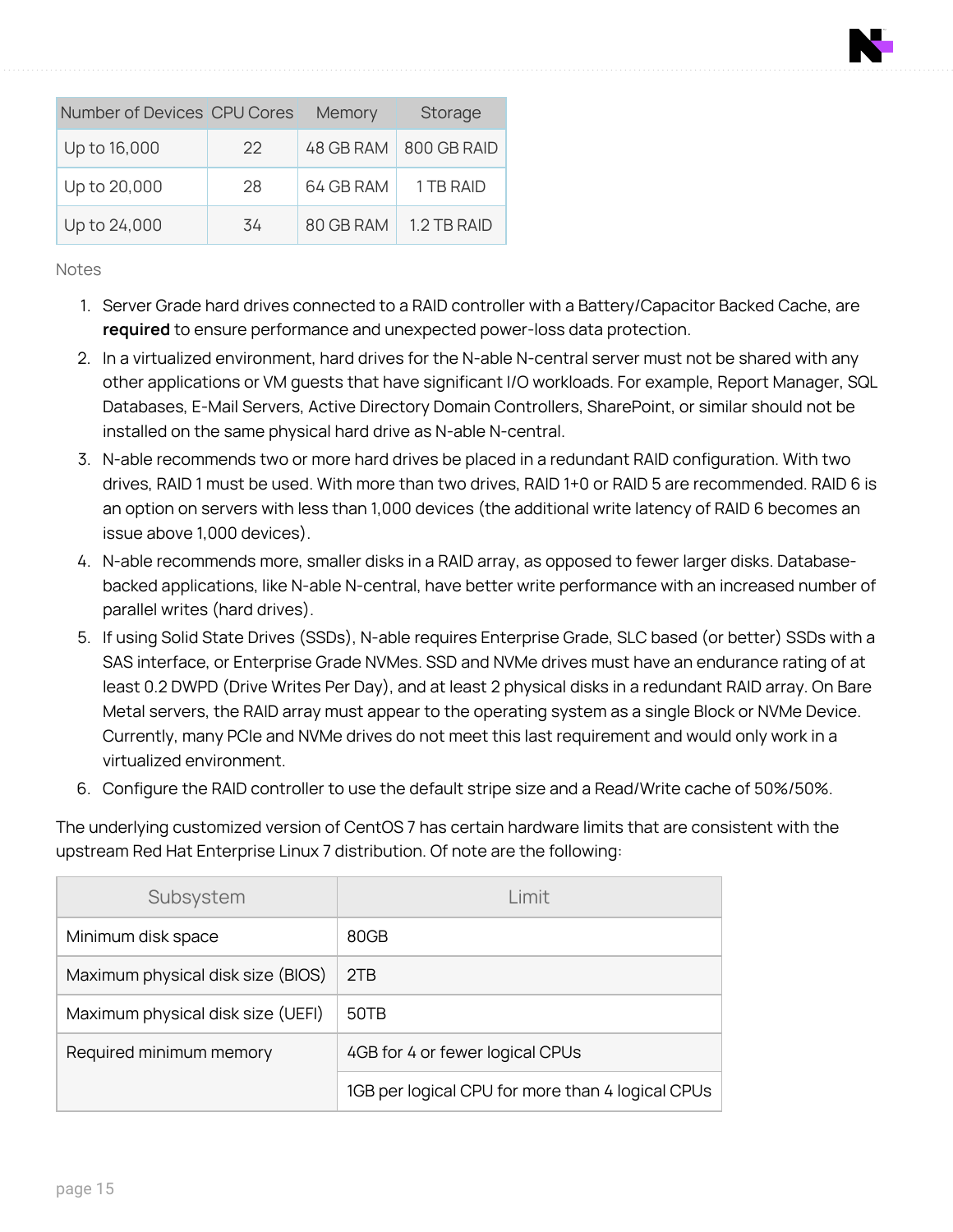

| Subsystem            | 1 imit |
|----------------------|--------|
| Maximum memory       | 12TB   |
| Maximum logical CPUs | 768    |

Examples of supported servers

Due to the ecosystem of different hardware, N-able does not certify specific hardware configurations. Instead we rely on the upstream Red Hat Enterprise Linux and hardware vendor testing and certification.

Examples of servers that have been Red Hat certified include HPE [ProLiant](https://access.redhat.com/ecosystem/hardware/3108061) DL360 Gen10 and Dell [PowerEdge](https://access.redhat.com/ecosystem/hardware/948323) [R620.](https://access.redhat.com/ecosystem/hardware/948323)

Please consult with your hardware vendor to ensure that any server to be used for a bare metal installation meets the above requirements, and is Red Hat Enterprise Linux 7.7 certified, without the need for additional drivers.

N-able recommends that for any Bare Metal server, two or more SAS 10k or faster hard drives be placed in a RAID array to improve redundancy. RAID 1+0 or RAID 5 are supported (at the hardware RAID BIOS level). RAID 6 is an option on servers with less than 1,000 devices (the additional write latency of RAID 6 becomes an issue above 1,000 devices).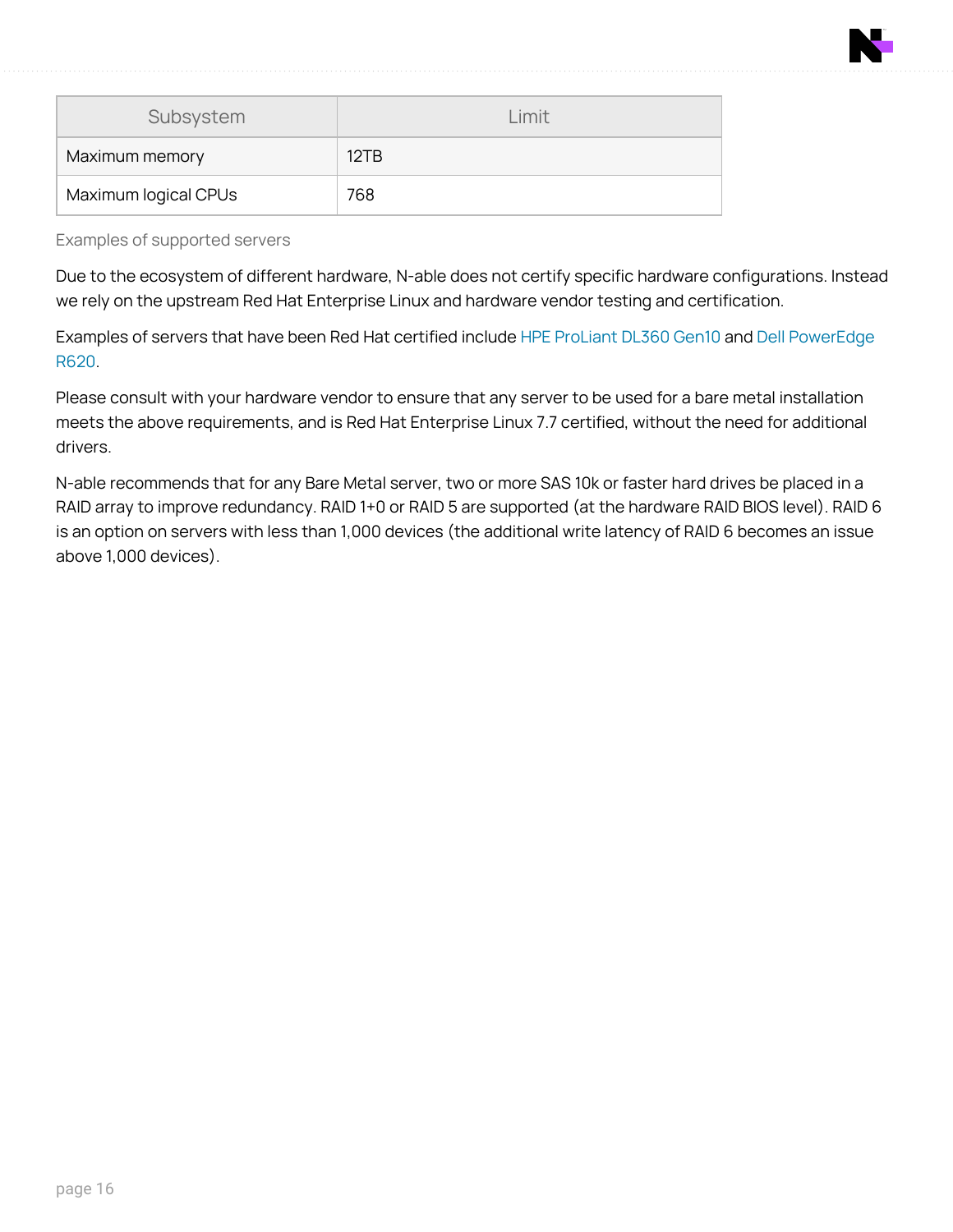# **Support for virtualized environments**

N-able supports VMware ESX Server 6.0 or newer and Windows Server 2012 R2 Hyper-V or newer LTS versions. N-able recommends use of the latest stable versions of VMware or Hyper-V in order to ensure the best performance, feature set and compatibility with N-able N-central.

#### **Hyper-V on Windows Desktop Operating Systems not Supported.**

N-able N-central installed on a virtual machine running on a Desktop Operating System (such as Hyper-V on Windows 10, Virtual Box, Parallels, VMWare Fusion or similar) is not a supported configuration. If you are using Windows Hyper-V, it must be installed on a supported server class Windows Operating System.

#### **Windows Server Semi-Annual Releases are not Supported.**

Only Long-Term Support (LTS) versions of the Windows Server Operating System are supported as a Hyper-V host for N-able N-central. Microsoft currently releases "Semi-Annual Release" versions of Windows Server as a technology preview for the next LTS version. Due to their technology preview status, these "Semi-Annual Release" versions of Windows Server are not supported as Hyper-V hosts for N-able N-central.

#### About virtualization

Virtualization provides an abstraction layer between the hardware and the Operating System which permits the operation of multiple logical systems on one physical server unit. The table below includes considerations when using this deployment method.

| System<br>Performance | It is impossible to guarantee the scalability or performance of a N-able N-central server<br>deployed on a Virtual Machine due to:<br>■ variability in field environments resulting from host server configurations,<br>• the number of virtual guests run on the host server, and<br>■ the performance of the underlying host hardware.                                                                                                                                                                     |
|-----------------------|--------------------------------------------------------------------------------------------------------------------------------------------------------------------------------------------------------------------------------------------------------------------------------------------------------------------------------------------------------------------------------------------------------------------------------------------------------------------------------------------------------------|
| Supportability        | N-able supports N-able N-central software deployed on VMWare ESX/ESXi 6.0 or newer,<br>Windows Server 2012 R2 Hyper-V or newer LTS releases, Microsoft Azure and Amazon<br>AWS EC2 in the same way that we support N-able N-central deployed on Bare Metal. This<br>support is limited to the components (Software and Operating System) shipped with N-<br>able N-central and does not include the troubleshooting of virtualization systems nor of<br>performance issues related to environmental factors. |
|                       | N-able recommends reaching out to your hardware or virtualization vendor for support on<br>the underlying virtualization and hardware components. Any assistance provided by N-<br>able Support for virtualization or hardware issues is on a best-effort basis only. In the<br>event of serious performance problems, we might ask you to migrate a virtualized N-able<br>N-central system to a physical hardware deployment.                                                                               |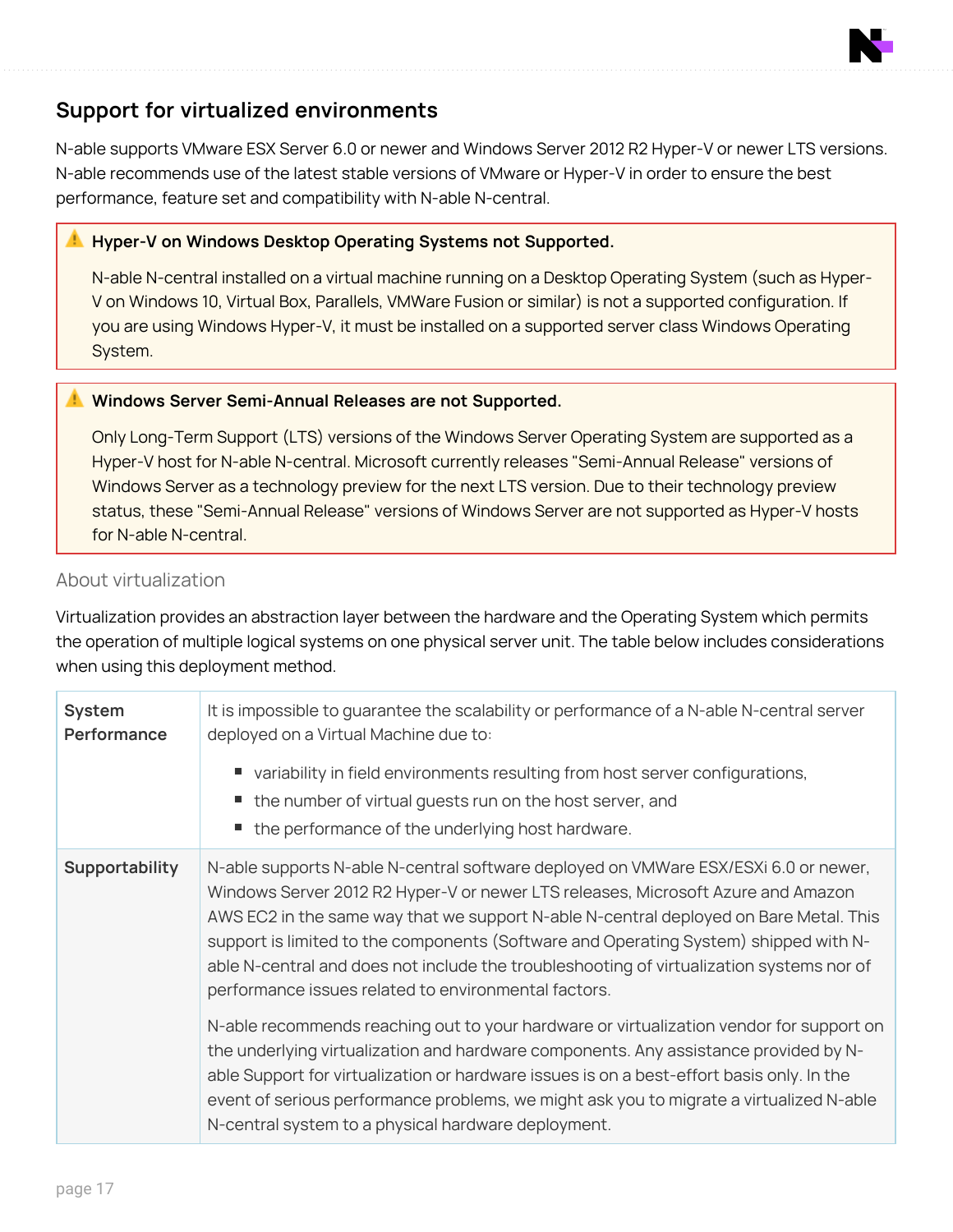

| <b>Virtual</b><br><b>Hardware</b><br>Support | In Windows Server 2016 Hyper-V or newer deployments, it is recommended to create a<br>new Generation 2 VM. When configuring the VM virtual hardware, if you choose to enable<br>Secure Boot, please select the Microsoft UEFI Certificate Authority template.<br>For VMWare ESX/ESXi deployments, it is recommended to select the Red Hat Enterprise<br>Linux 7 quest OS template, then under the Boot Options, select the UEFI Firmware. |
|----------------------------------------------|-------------------------------------------------------------------------------------------------------------------------------------------------------------------------------------------------------------------------------------------------------------------------------------------------------------------------------------------------------------------------------------------------------------------------------------------|
| <b>Network</b><br><b>Adapters</b>            | N-able recommends using the VMXNET3 network card in VMWare. When the VM is<br>configured as Red Hat Enterprise Linux 7, it will use VMXNET3 by default.<br>Unless you are using Network Interface Bonding, N-able N-central requires only one (1)<br>network adapter added to the VM configuration. Multiple network adapters that are not<br>used in a bonding configuration can cause connectivity and licensing issues.                |
| <b>MAC Addresses</b>                         | By default, most virtualization environments use a dynamically assigned MAC address for<br>each virtual network card. As your N-able N-central license is generated in part by using<br>the MAC address of its network card, it is required to use a statically assigned MAC<br>address in order to avoid becoming de-licensed.                                                                                                           |

### **Recommended configuration for the virtualized server**

- Although provisioning virtual disks as "thin" or "thick" results in nearly-identical performance, thick provisioning is recommended, particularly when more than 1,000 devices will be connected to your Nable N-central server.
	- **Assign the highest resource access priority to N-able N-central, as compared to other guest VMs.**
	- Do not over-provision resources (Memory, CPU, Disk) on the virtualization host. Over-provisioning these resources can causes memory swapping to disk, and other bottlenecks that can impact guest system performance.
	- **E** Ensure that the system has enough RAM and hard drive space to provide permanently allocated resources to the N-able N-central guest.

### **Supported Software**

#### **Browsers**

N-able N-central supports the latest versions of:

- Internet Explorer<sup>®</sup>
- Microsoft Edge<sup>®</sup>
- Mozilla Firefox<sup>®</sup>
- Desktop versions Google Chrome®. Mobile phone browsers are not supported.

N-able N-central is not supported on Internet Explorer in Compatibility View mode.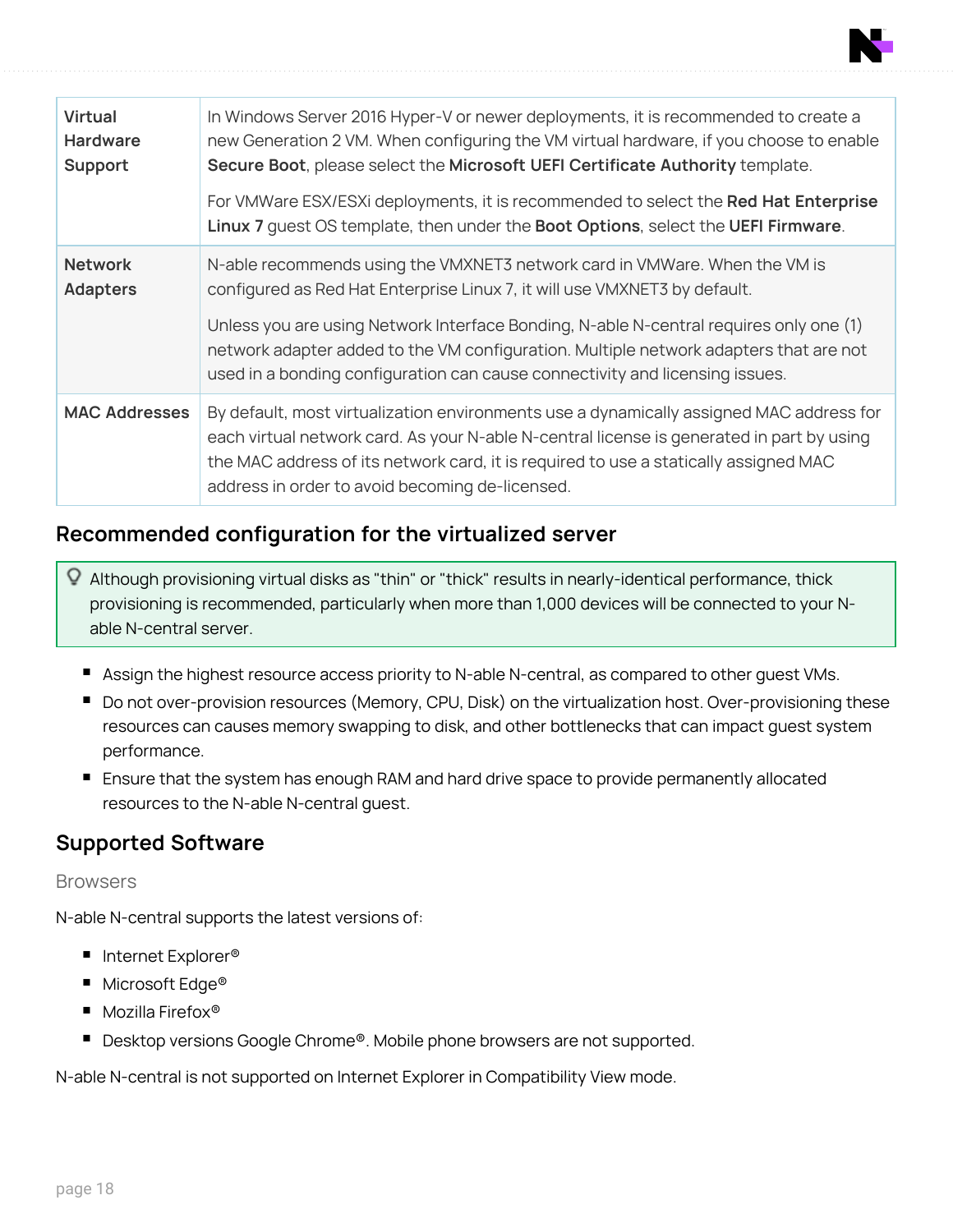

#### Remote Control

Remote control connections require the following software on the computers that initiate connections:

- .NET Framework 4.5.2 on Windows devices
- $\blacksquare$  Oracle Java 1.8 versions that include Java Web Start

#### Report Manager

To use Report Manager with N-able N-central, ensure the you upgrade to the latest version of Report Manager.

#### Automation Manager

Automation Manager requires .NET Framework 4.5.2 and PowerShell 3.0 to run AMP-based services with N-able N-central.

#### SNMP Community String

On HPE ProLiant Generation 9 or older Physical Servers, when monitoring the N-able N-central server using SNMP, the community string used for SNMP queries to the server must use N-central SNMP, not public. SNMP is only enabled on HPE ProLiant Generation 9 or older Physical Servers. All other installs do not enable SNMP on the N-able N-central server.

### **Supported Operating Systems**

This section describes the supported operating systems for N-able N-central.

Windows Agents:

■ Microsoft .NET Framework 4.5.2 (or later)

#### Windows Server 2022

- Windows Server 2022 Standard
- Windows Server 2022 Datacenter
- Windows Server 2022 Datacenter: Azure

#### Windows Server 2019

- Windows Server 2019 Datacenter
- Windows Server 2019 Standard

#### Windows Server 2016

- Windows Server 2016 Datacenter
- Windows Server 2016 Standard
- Windows Server 2016 Essentials
- Windows Storage Server 2016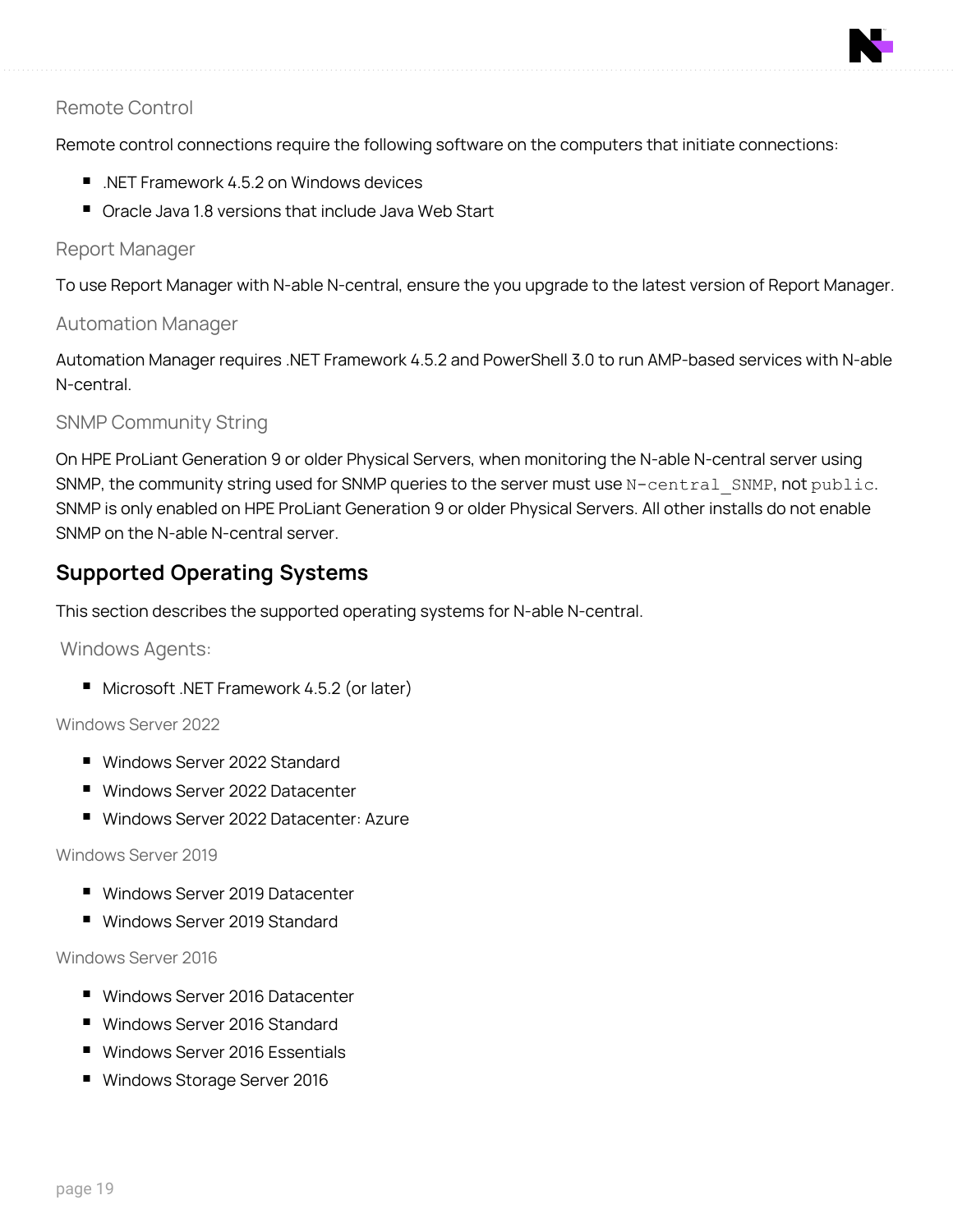- Windows Server 2016 MultiPoint Premium Server
- Microsoft Hyper-V Server 2016

Windows Server 2012

- R2 Datacenter
- $\blacksquare$  R2 Essentials
- R2 Foundation
- R2 Standard
- Datacenter 64-bit Edition
- $\blacksquare$  Essentials 64-bit Edition
- Foundation 64-bit Edition
- Standard 64-bit Edition
- Microsoft Hyper-V Server 2012
- Microsoft Hyper-V Server 2012 R2
- **Storage Server 2012 Enterprise 64-bit Edition**
- Storage Server 2012 Express 64-bit Edition
- Storage Server 2012 Standard 64-bit Edition
- Storage Server 2012 Workgroup 64-bit Edition

#### Windows 11

- Microsoft Windows 11 Enterprise & Professional
- Microsoft Windows 11 Education editions
- Microsoft Windows 11 Pro for Workstations

#### Windows 10

- Microsoft Windows 10 Enterprise & Professional
- Microsoft Windows 10 Education editions
- Windows 10 Pro for Workstations

#### Windows 8 and 8.1

- 8.1 Enterprise
- 8.1 Professional
- 8 Enterprise
- 8 Professional

#### Windows 7

- Microsoft Windows 7 Enterprise & Professional
- Microsoft Windows 7 Ultimate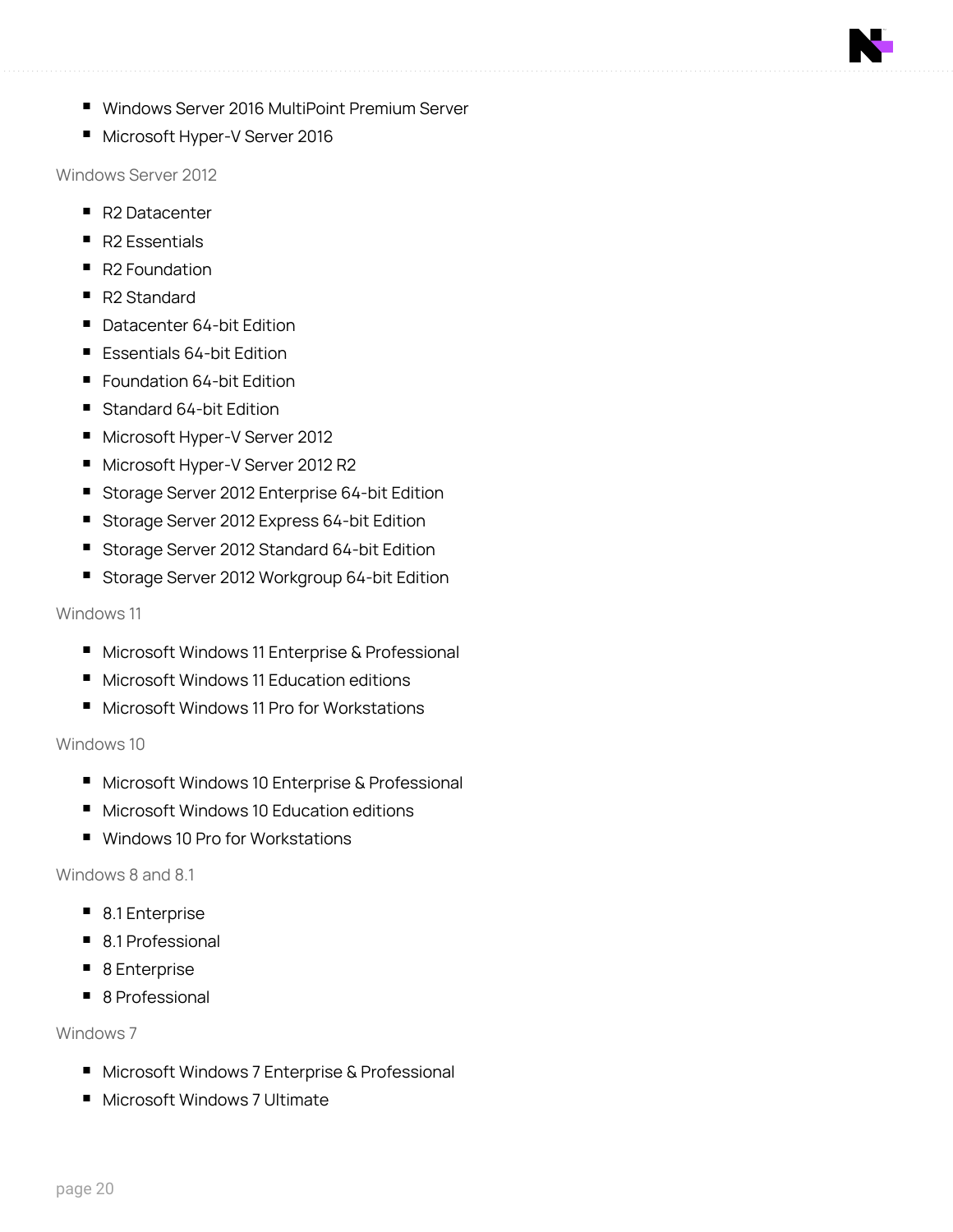

#### macOS Agents

- $\blacksquare$  12.0 (Monterey)
- $\blacksquare$  11.0 (Big Sur)
- $\blacksquare$  10.15 (Catalina)
- $\blacksquare$  10.14 (Mojave)
- 10.13 (High Sierra)
- $\blacksquare$  10.12 (Sierra)

#### Linux Agents

Independent Agents are required for 32-bit and 64-bit Linux OS installations.

**Q** The probe performs an SSH connection a Linux device. To discover a Ubuntu/Debian OS device, the device must have openssh installed.

- Red Hat Enterprise Linux/CentOS 8 (64-bit)
- Red Hat Enterprise Linux/CentOS 7 (x86\_64 and i686)
- Red Hat Enterprise Linux/CentOS 6 (x86\_64 and i686)
- $\blacksquare$  Ubuntu 20.04 LTS (64-bit)
- Ubuntu 18.04 "Bionic Beaver" (x86\_64)
- Ubuntu 16.04 "Xenial Xerus" (x86\_64 and i686)
- Debian 8.7/Ubuntu 14.04 "Trusty Tahr" (x86\_64 and i686)

#### AV Defender

Workstation Operating Systems

- Microsoft Windows 11
- Microsoft Windows 10
- Microsoft Windows 8, 8.1

Tablet And Embedded Operating Systems

- Windows 10 IoT Enterprise
- Windows Embedded 8.1 Industry
- Windows Embedded 8 Standard
- Windows Embedded Enterprise 7
- Windows Embedded POSReady 7
- Windows Embedded Standard 7
- Windows Embedded Compact 7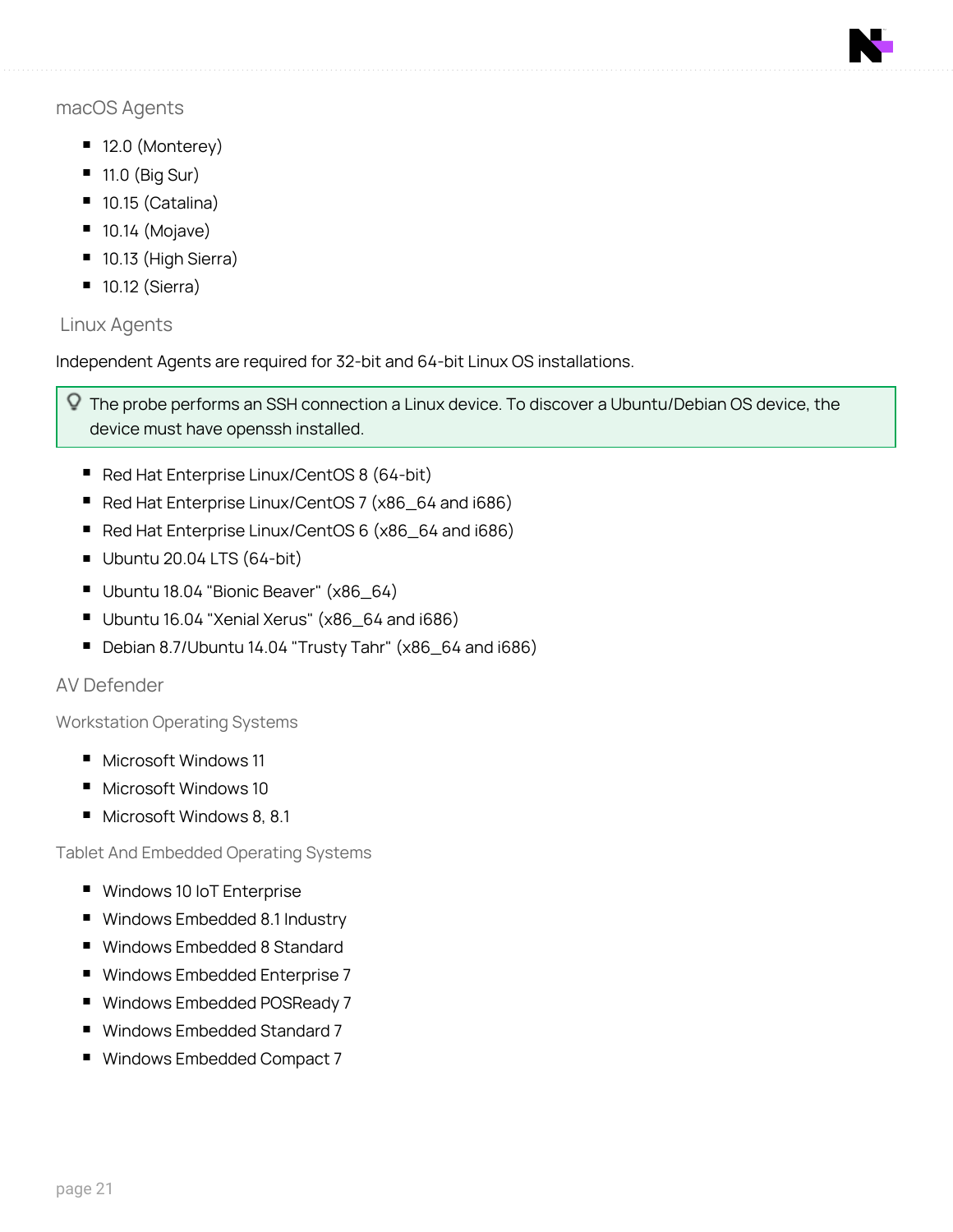

#### Server Operating Systems

- Microsoft Windows Server 2022
- Microsoft Windows Server 2019 Core
- Microsoft Windows Server 2019
- Microsoft Windows Server 2016
- Microsoft Windows Server 2016 Core
- Microsoft Windows Server 2012 R2
- Microsoft Windows Server 2012

**Q** For Microsoft Windows Embedded Standard 7, TCP/IP, Filter Manager, and Windows Installer must all be enabled.

Patch Manager

Workstation Operating Systems

- Microsoft Windows 11
- Microsoft Windows 10 version 1607 and later
- $\blacksquare$  Microsoft Windows 8.1
- Microsoft Windows 8
- Microsoft Windows 7

#### Server Operating Systems

- Microsoft Windows Server 2022
- Microsoft Windows Server 2012
- Microsoft Windows Server 2012 R2
- Microsoft Windows Server 2016
- Microsoft Windows Server 2019

The following operating systems are not supported with N-able N-central patch manager:

- Microsoft Windows XP
- Microsoft Windows Vista
- Microsoft Windows 10 Home Edition
- Microsoft Windows Server 2003
- Microsoft Windows Server 2008
- Microsoft Windows 11 Home Edition (Monitoring status is supported)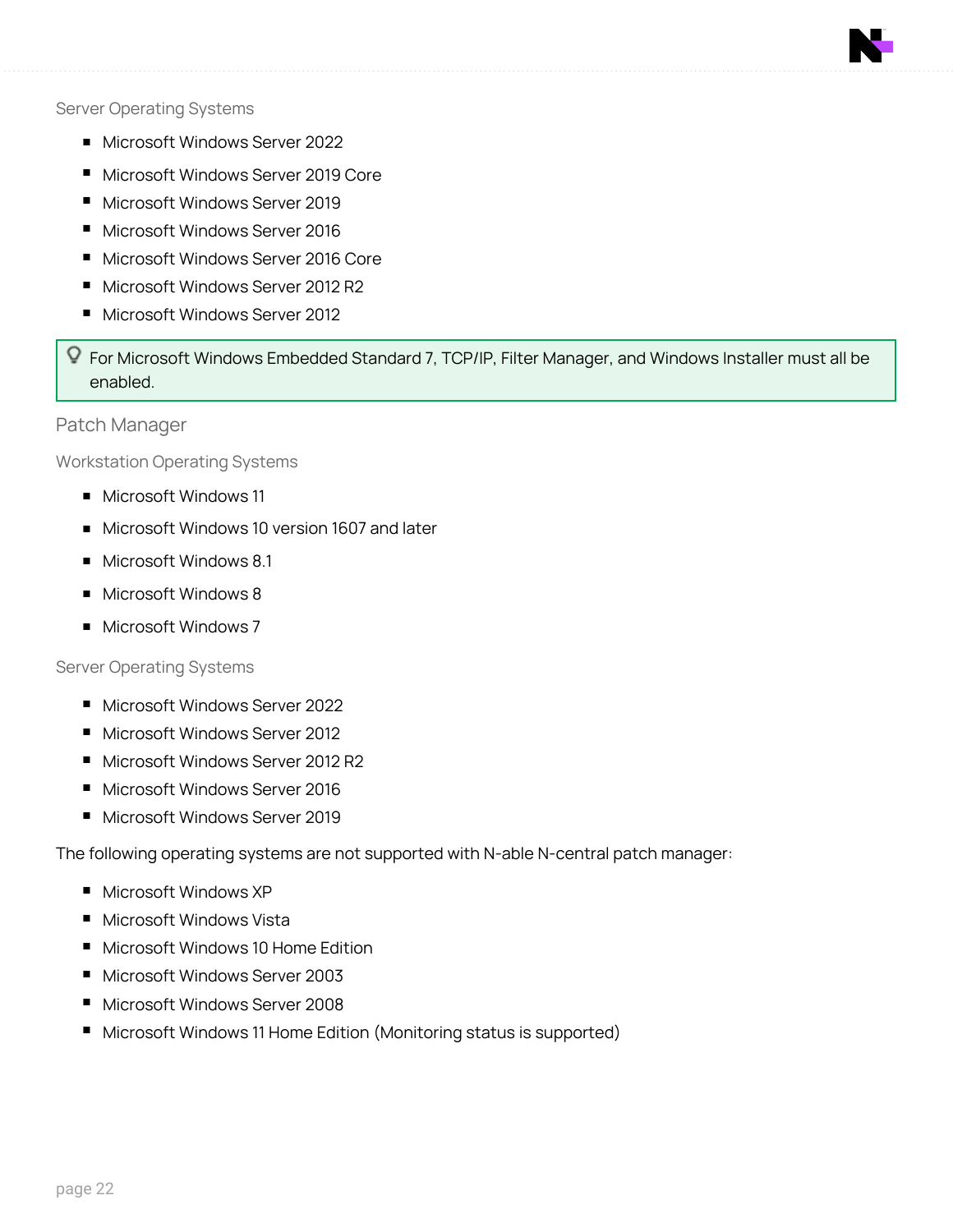#### Windows Update Agent

The minimum version of the Windows Update Agent (WUA) needs to be greater than 7.6.7600.320. The base NT build version of Windows should be 6.1 or later. Older versions of the base NT build cannot upgrade past version 7.6.7600.256 of the Windows Update Agent.

#### Automation Manager

Workstation Operating Systems

- Microsoft Windows 11
- Microsoft Windows 10 (32/64-bit)
- Microsoft Windows 8.1 (32/64-bit)
- Microsoft Windows 8 (32/64-bit)
- Microsoft Windows 7 (32/64-bit)

#### Server Operating Systems

- Microsoft Windows Server 2022
- Microsoft Windows Server 2019
- Microsoft Windows Server 2016 (32/64-bit)
- Microsoft Windows Server 2012 R2 (32/64-bit)
- Microsoft Windows Server 2012 (32/64-bit)

#### Disk Encryption Manager

| Hyper-V Server 2012 R2                     | Hyper-V Server 2016               |
|--------------------------------------------|-----------------------------------|
| Windows 7 Enterprise                       | Windows 7 Home Premium            |
| Windows 7 Professional                     | Windows 7 Ultimate                |
|                                            |                                   |
| Windows 8 Enterprise                       | Windows 8 Pro                     |
| Windows 8 Pro with Media Center            | Windows 8.1 Enterprise            |
| Windows 8.1 Pro                            | Windows 8.1 Pro with Media Center |
|                                            |                                   |
| Windows 10 Education                       | Windows 10 Enterprise             |
| Windows 10 Enterprise 2015 LTSB            | Windows 10 Enterprise 2016 LTSB   |
| Windows 10 Enterprise for Virtual Desktops | Windows 10 Enterprise LTSC 2019   |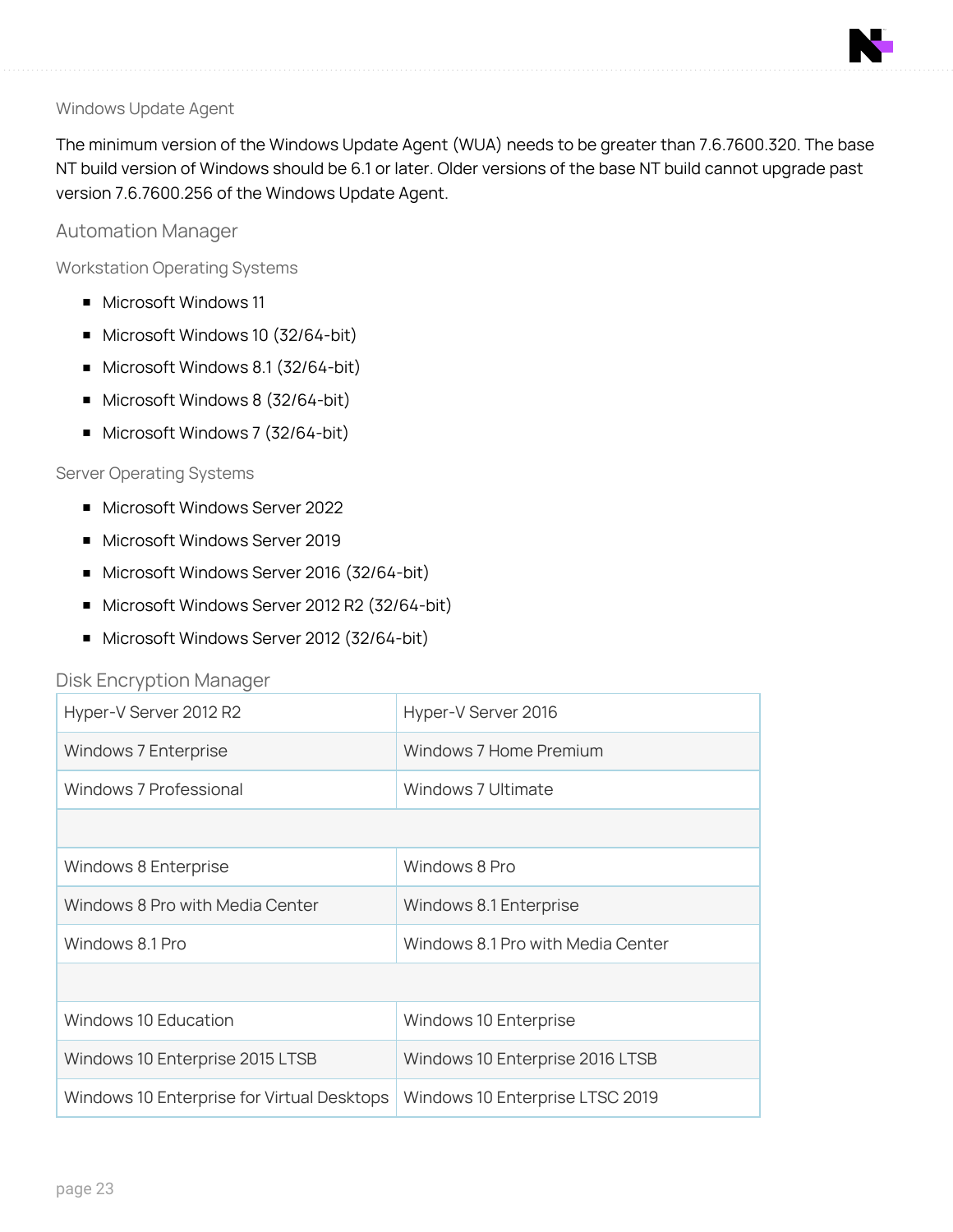

| Windows 10 Pro Education                    |
|---------------------------------------------|
|                                             |
|                                             |
| Windows Server 2008 R2 Datacenter           |
| Windows Server 2008 R2 Foundation           |
| Windows Server 2012 Essentials              |
|                                             |
| Windows Server 2012 R2 Datacenter           |
| Windows Server 2012 R2 Foundation           |
| Windows Server 2012 R2 Standard Evaluation  |
|                                             |
|                                             |
| Windows Server 2016 Datacenter Evaluation   |
| Windows Server 2016 Standard                |
|                                             |
|                                             |
| Windows Server 2019 Essentials              |
| Windows Server 2019 Standard Evaluation     |
|                                             |
|                                             |
| Windows Small Business Server 2011 Standard |
|                                             |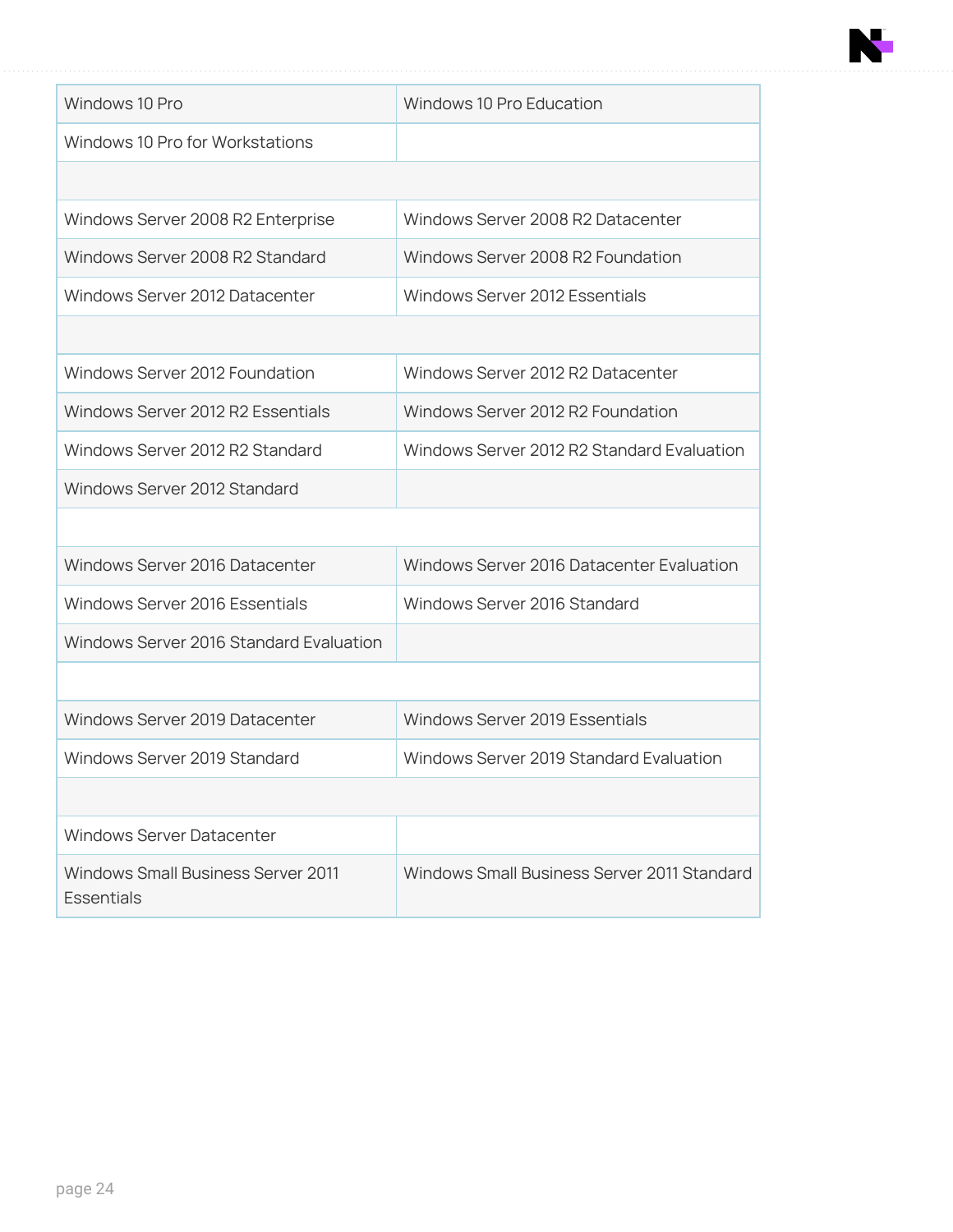# Networking Requirements

# **On-Premise: Set up port access requirements**

# **N-central Server**

Access must be permitted to the following ports:

|                |                                                                                                                                                                                                           | Port Location                     |  |                       |                                                                                                                                                                 |  |
|----------------|-----------------------------------------------------------------------------------------------------------------------------------------------------------------------------------------------------------|-----------------------------------|--|-----------------------|-----------------------------------------------------------------------------------------------------------------------------------------------------------------|--|
| Port<br>Number |                                                                                                                                                                                                           | N-able N-central<br>Server        |  | <b>Managed Device</b> | Description                                                                                                                                                     |  |
|                |                                                                                                                                                                                                           | Inbound Outbound Inbound Outbound |  |                       |                                                                                                                                                                 |  |
| 20             |                                                                                                                                                                                                           | √                                 |  |                       | Used for FTP connections, particularly when<br>configured for backups.                                                                                          |  |
| 21             |                                                                                                                                                                                                           | $\sqrt{}$                         |  |                       | Used for FTP connections, particularly when<br>configured for backups.                                                                                          |  |
| 22             | √                                                                                                                                                                                                         |                                   |  | $\sqrt{}$             | SSH - used for remote control sessions. The<br>firewall must be configured to allow access from<br>the Internet to this port on the N-able N-central<br>server. |  |
| 25             |                                                                                                                                                                                                           | $\sqrt{}$                         |  |                       | SMTP - used for sending mail.                                                                                                                                   |  |
| 53             |                                                                                                                                                                                                           | $\sqrt{}$                         |  |                       | Used for DNS.                                                                                                                                                   |  |
| 80             | $\sqrt{2}$                                                                                                                                                                                                | $\sqrt{}$                         |  | $\sqrt{}$             | HTTP - used for communication between the N-<br>able N-central UI and agents or probes<br>(including MSP Connect and MSP Anywhere).                             |  |
|                |                                                                                                                                                                                                           |                                   |  |                       | The firewall must be configured to allow access<br>from the Internet to this port on the N-able N-<br>central server.                                           |  |
|                |                                                                                                                                                                                                           |                                   |  |                       | This port must also be open for outbound traffic<br>if the N-able N-central server is monitoring the<br>HTTP service on a managed device.                       |  |
|                | Inbound access to port 80 on the N-able N-central server can be blocked provided that all<br>Agents are configured to use HTTPS and the N-able N-central server is accessed over port<br>443 using HTTPS. |                                   |  |                       |                                                                                                                                                                 |  |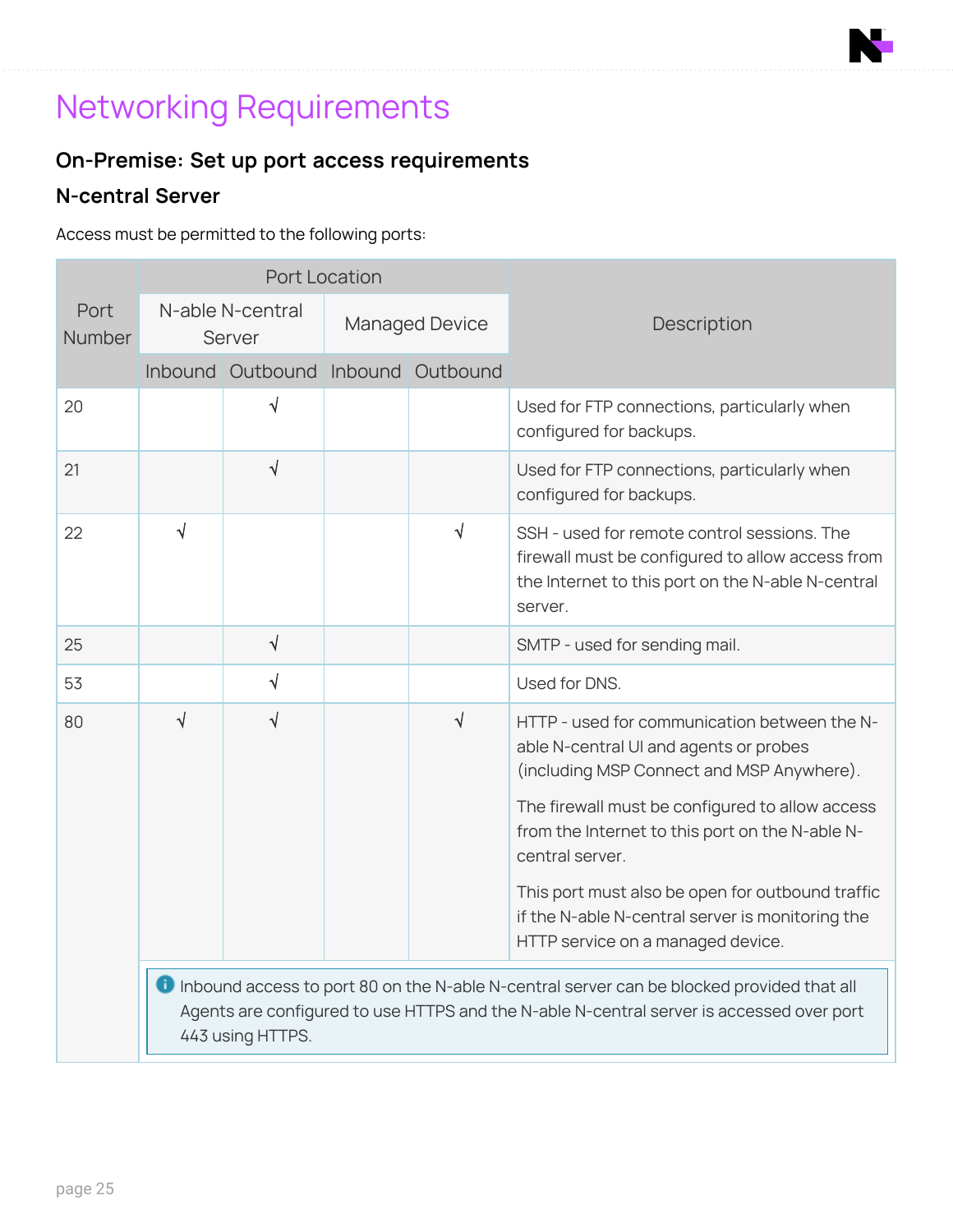

|                       |   | <b>Port Location</b>              |                       |   |                                                                                                                                                                                                                 |
|-----------------------|---|-----------------------------------|-----------------------|---|-----------------------------------------------------------------------------------------------------------------------------------------------------------------------------------------------------------------|
| Port<br><b>Number</b> |   | N-able N-central<br>Server        | <b>Managed Device</b> |   | Description                                                                                                                                                                                                     |
|                       |   | Inbound Outbound Inbound Outbound |                       |   |                                                                                                                                                                                                                 |
| 123                   |   | √                                 |                       |   | Used by the NTP Date service which keeps the<br>server clock synchronized. Normally using UDP<br>(although some servers can use TCP).                                                                           |
| 135                   |   |                                   | $\sqrt{}$             |   | Used by Agents and Probes for WMI queries to<br>monitor various services.                                                                                                                                       |
|                       |   |                                   |                       |   | <b>U</b> Inbound from the Windows Probe to the<br>Windows Agent.                                                                                                                                                |
| 139                   |   |                                   | $\sqrt{}$             |   | Used by Agents and Probes for WMI queries to<br>monitor various services.                                                                                                                                       |
|                       |   |                                   |                       |   | <b>O</b> Inbound from the Windows Probe to the<br>Windows Agent.                                                                                                                                                |
| 443                   | √ | √                                 |                       | √ | HTTPS - used for communication between the N-<br>able N-central UI and Agents or Probes<br>(including MSP Connect and MSP Anywhere).                                                                            |
|                       |   |                                   |                       |   | Port 443 is the TCP port needed for SSL (HTTPS)<br>connections. The firewall must be configured to<br>allow access from the Internet to this port on the<br>N-able N-central server.                            |
|                       |   |                                   |                       |   | This port must also be open for outbound traffic<br>if the N-able N-central server is monitoring the<br>HTTPS service on a managed device.                                                                      |
|                       |   |                                   |                       |   | Backup Manager relies on Port 443 TCP<br>outbound. It is almost always open on<br>workstations but may be closed on servers. This<br>port must be open for outbound traffic on the N-<br>able N-central server. |
|                       |   |                                   |                       |   | Used by Agents and Probes for XMPP traffic.<br>Outbound access to port 443 for Managed<br>Devices is recommended but not required.                                                                              |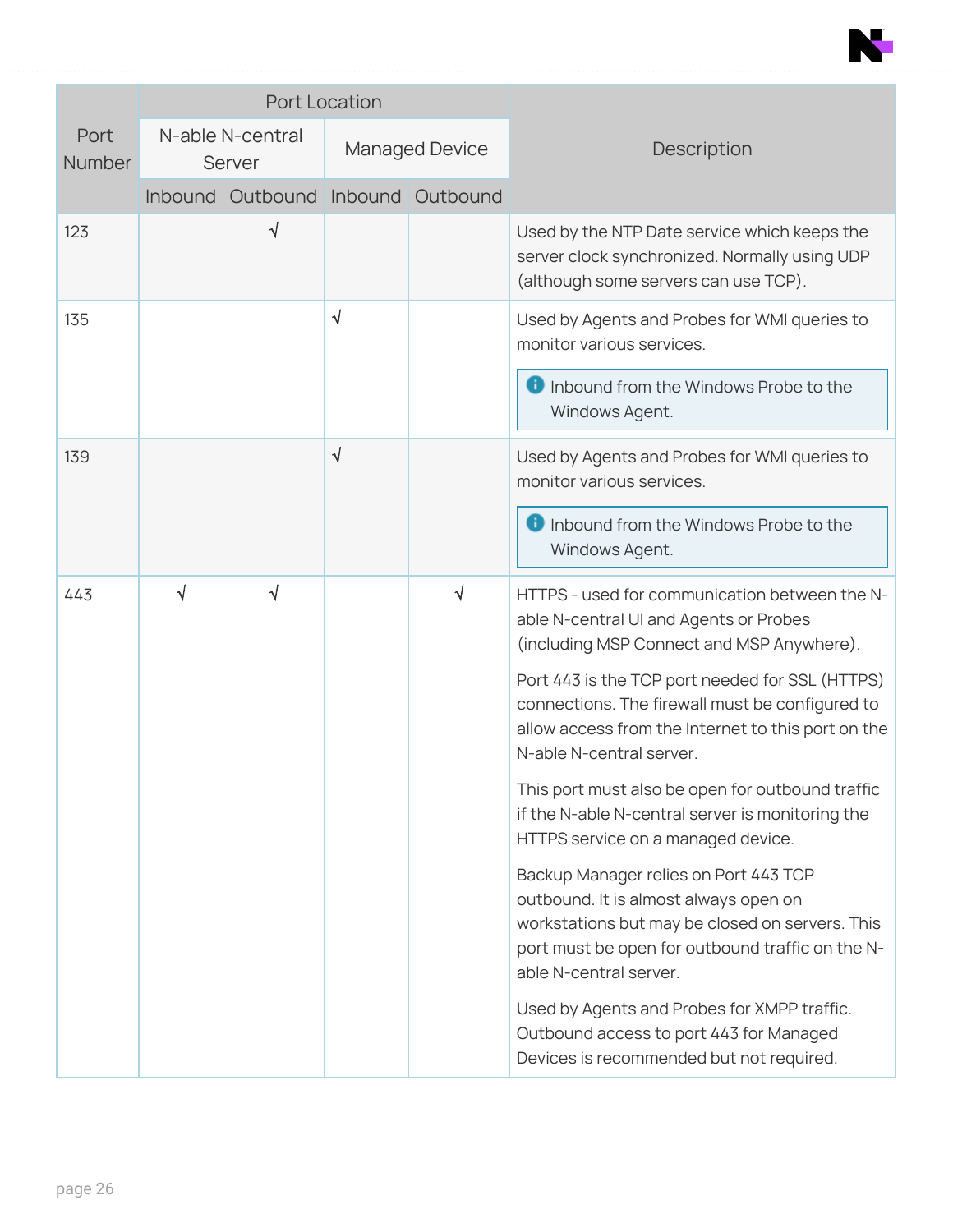|                |         |                            | Port Location |                       |                                                                                                                                                                                                                                                                                                                                                                                                                                                                                                                                                                                                                                                                                                                          |
|----------------|---------|----------------------------|---------------|-----------------------|--------------------------------------------------------------------------------------------------------------------------------------------------------------------------------------------------------------------------------------------------------------------------------------------------------------------------------------------------------------------------------------------------------------------------------------------------------------------------------------------------------------------------------------------------------------------------------------------------------------------------------------------------------------------------------------------------------------------------|
| Port<br>Number |         | N-able N-central<br>Server |               | <b>Managed Device</b> | Description                                                                                                                                                                                                                                                                                                                                                                                                                                                                                                                                                                                                                                                                                                              |
|                | Inbound | Outbound                   |               | Inbound Outbound      |                                                                                                                                                                                                                                                                                                                                                                                                                                                                                                                                                                                                                                                                                                                          |
|                |         |                            |               |                       | To activate EDR the N-able N-central server<br>needs outbound HTTPS access to port 443 and<br>the following domains:<br>■ *.sentinelone.net<br>sis.n-able.com<br>■ keybox.solarwindsmsp.com<br>Pendo allows us to provide in-Ul messaging and<br>guides when there are important changes, new<br>features onboarding, or other critical messages<br>that we need to tell you about. You can gain<br>access to these important messages, and help<br>us make important design decisions from usage<br>data, by allowing outbound HTTPS/443 access<br>from your N-central server to the following URLs:<br>cdn.pendo.io<br>data.pendo.io<br>pendo-io-static.storage.googleapis.com<br>pendo-static*.storage.googleapis.com |
| 445            |         |                            | √             |                       | Used by Agents and Probes for WMI queries to<br>monitor various services.                                                                                                                                                                                                                                                                                                                                                                                                                                                                                                                                                                                                                                                |
| 1234           |         | $\sqrt{}$                  |               | $\sqrt{}$             | Used by MSP Connect in UDP mode.                                                                                                                                                                                                                                                                                                                                                                                                                                                                                                                                                                                                                                                                                         |
| 1235           |         | $\sqrt{}$                  |               | $\sqrt{}$             |                                                                                                                                                                                                                                                                                                                                                                                                                                                                                                                                                                                                                                                                                                                          |
| 1433           |         | $\ast$                     |               | *                     | Outbound on the N-able N-central server, port<br>1433 is used by Report Manager for data export.<br>On managed devices, it is also used by Agents<br>(inbound) and Probes (out-bound) to monitor<br>Backup Exec jobs.<br><b>O</b> Inbound from the local LAN and not the<br>Internet.                                                                                                                                                                                                                                                                                                                                                                                                                                    |

N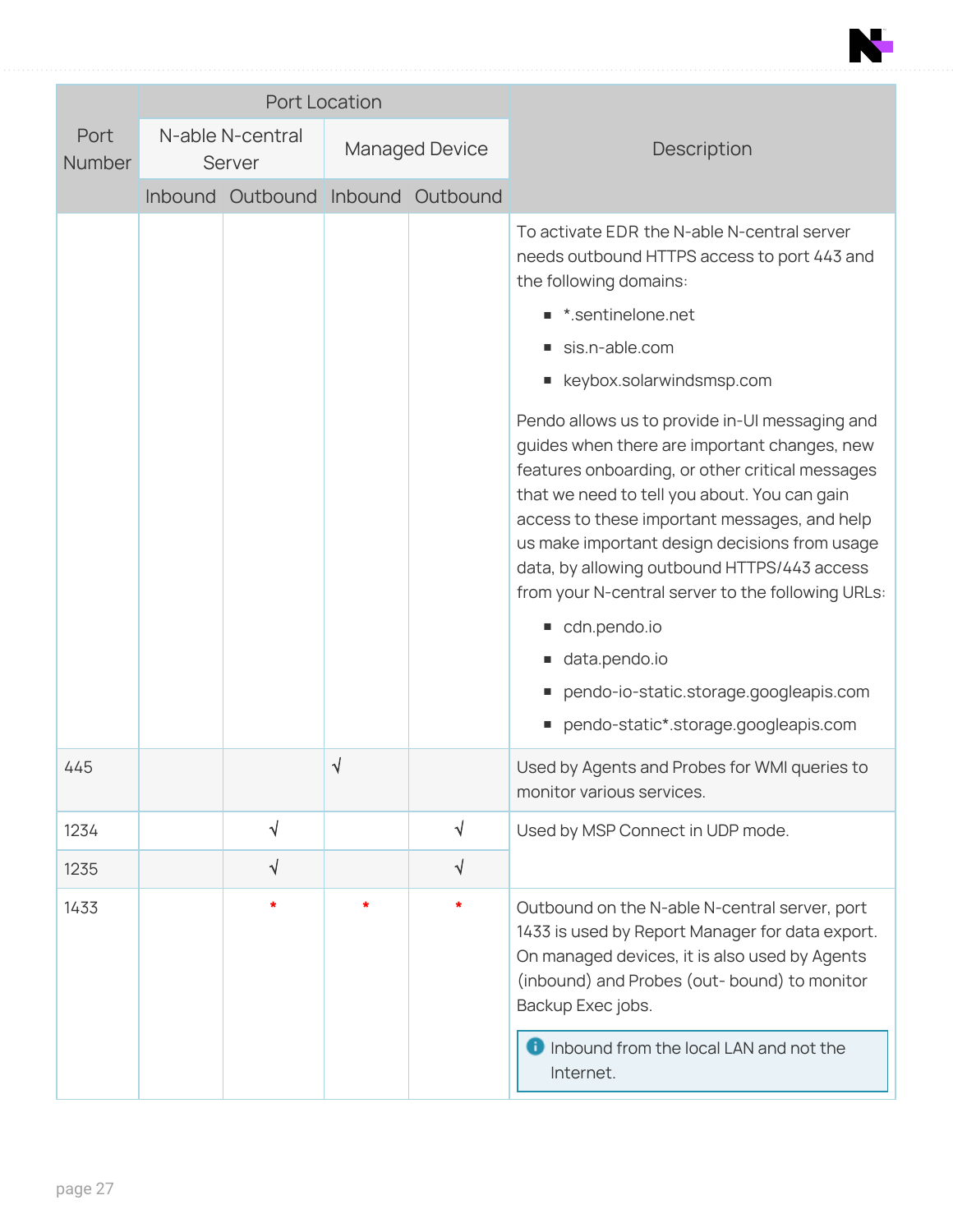|                |                                                                                                                                                                                                                     | Port Location                     |   |                       |                                                                                                                                                                                       |  |  |
|----------------|---------------------------------------------------------------------------------------------------------------------------------------------------------------------------------------------------------------------|-----------------------------------|---|-----------------------|---------------------------------------------------------------------------------------------------------------------------------------------------------------------------------------|--|--|
| Port<br>Number |                                                                                                                                                                                                                     | N-able N-central<br>Server        |   | <b>Managed Device</b> | Description                                                                                                                                                                           |  |  |
|                |                                                                                                                                                                                                                     | Inbound Outbound Inbound Outbound |   |                       |                                                                                                                                                                                       |  |  |
|                | Port access is only required if you have installed the corresponding product. For example,<br>access to port 1433 is only required if you have installed Report Manager or if you are managing<br>Backup Exec jobs. |                                   |   |                       |                                                                                                                                                                                       |  |  |
| 5000           |                                                                                                                                                                                                                     | √                                 |   |                       | Backup Manager will use local port 5000. If this<br>port is unavailable, Backup Manager will detect a<br>free port automatically (starting from 5001, 5002<br>and $up$ ).             |  |  |
| 5280           | $\sqrt{}$                                                                                                                                                                                                           |                                   |   | √                     | Used by Agents and Probes for XMPP traffic.<br>Outbound access to port 5280 for Managed<br>Devices is recommended but not required.                                                   |  |  |
| 8014           |                                                                                                                                                                                                                     |                                   | √ |                       | Backup Manager requires access to port 8014.<br>This value cannot be modified.                                                                                                        |  |  |
|                |                                                                                                                                                                                                                     |                                   |   |                       | <b>O</b> Inbound from the local LAN and not the<br>Internet.                                                                                                                          |  |  |
| 8443           | √                                                                                                                                                                                                                   | √                                 |   | $\sqrt{}$             | The default port for the N-central UI.                                                                                                                                                |  |  |
|                |                                                                                                                                                                                                                     |                                   |   |                       | Port 8443 is the TCP port needed for SSL<br>(HTTPS) connections. The firewall must be<br>configured to allow access from the Internet to<br>this port on the N-able N-central server. |  |  |
|                |                                                                                                                                                                                                                     |                                   |   |                       | This port must also be open for outbound traffic<br>if the N-able N-central server is monitoring the<br>HTTPS service on a managed device.                                            |  |  |
| 8800           |                                                                                                                                                                                                                     | $\sqrt{}$                         |   |                       | The Feature Flag System in N-able N-central<br>needs to talk<br>to mtls.api.featureflags.prd.sharedsvcs.system-<br>monitor.com.                                                       |  |  |
|                |                                                                                                                                                                                                                     |                                   |   |                       | Used by N-able - generally during Early Access<br>Preview and Release Candidate testing - to<br>enable and disable features within N-able N-<br>central.                              |  |  |

N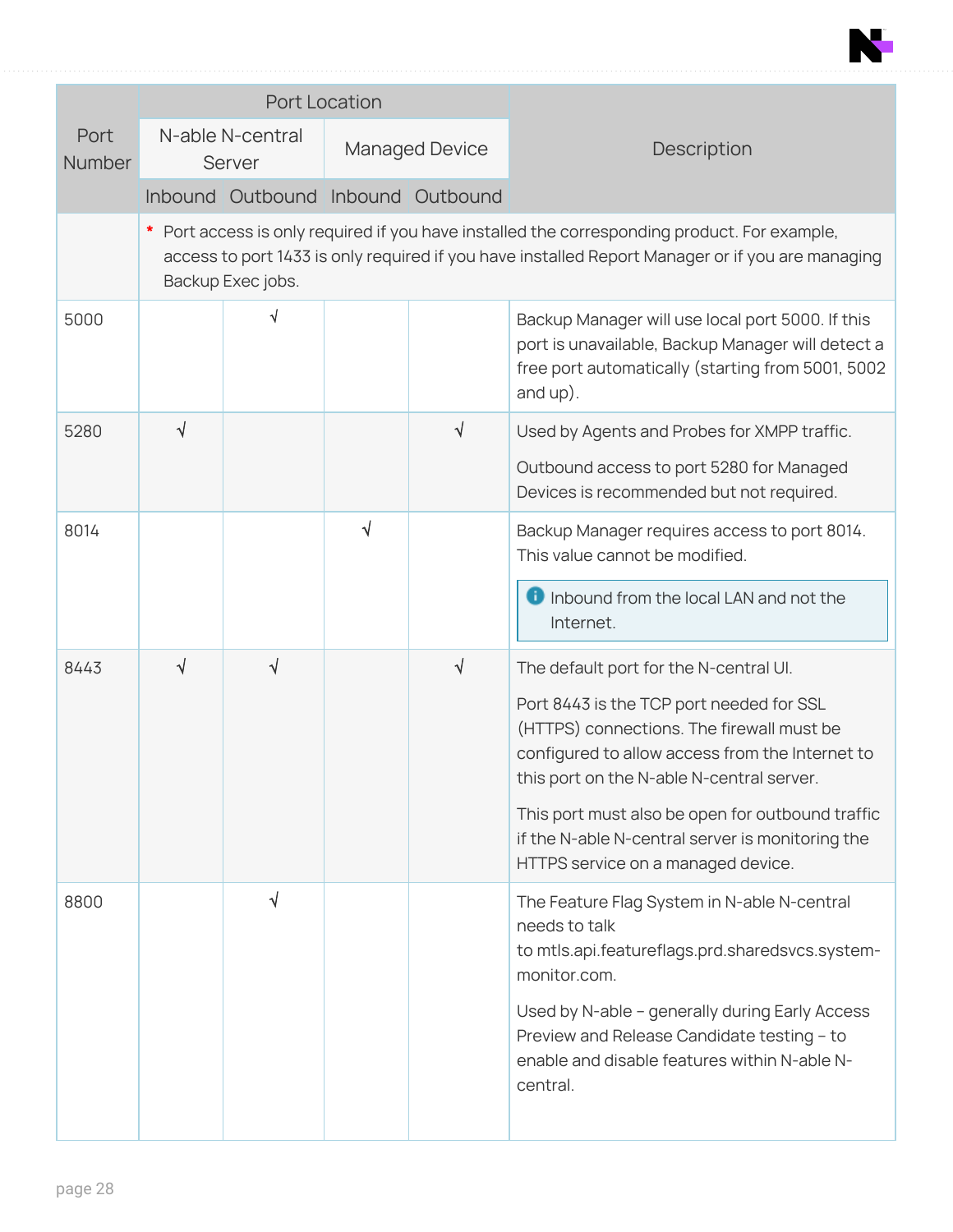|                       |                            |                                   | <b>Port Location</b>  |           |                                                                                                                                                                                                                                                                                                              |
|-----------------------|----------------------------|-----------------------------------|-----------------------|-----------|--------------------------------------------------------------------------------------------------------------------------------------------------------------------------------------------------------------------------------------------------------------------------------------------------------------|
| Port<br><b>Number</b> | N-able N-central<br>Server |                                   | <b>Managed Device</b> |           | Description                                                                                                                                                                                                                                                                                                  |
|                       |                            | Inbound Outbound Inbound Outbound |                       |           |                                                                                                                                                                                                                                                                                                              |
| 10000                 | √                          |                                   |                       |           | HTTPS - used for access to the N-able N-central<br>Administration Console (NAC). The firewall must<br>be configured to allow access from the Internet<br>to this port on the N-able N-central server.<br>N-able recommends excluding all other inbound<br>traffic to port 10000 except from N-able Ports for |
|                       |                            |                                   |                       |           | Support section below.                                                                                                                                                                                                                                                                                       |
| 10004                 |                            |                                   | √                     | $\sqrt{}$ | N-able N-central Agents must be able to<br>communicate with a Probe on the network over<br>port 10004 in order for Probe caching of software<br>updates to function properly.                                                                                                                                |
|                       |                            |                                   |                       |           | <b>D</b> Inbound from the local LAN and not the<br>Internet.                                                                                                                                                                                                                                                 |
| 15000                 |                            |                                   | √                     | $\sqrt{}$ | For downloading software patches, port 15000<br>must be accessible for inbound traffic on the<br>Probe device while it must be accessible for<br>outbound traffic on devices with Agents.                                                                                                                    |
|                       |                            |                                   |                       |           | Inbound from the local LAN and not the<br>Internet.                                                                                                                                                                                                                                                          |

# **Mobile Device Management (MDM)**

The table below outlines the TCP open port configurations required to send/receive push notifications for MDM.

|                       |                                   | Port Location |                                 |             |
|-----------------------|-----------------------------------|---------------|---------------------------------|-------------|
| Port<br><b>Number</b> | N-able N-central<br>Server        |               | <b>Target Network</b><br>Server | Description |
|                       | Inbound Outbound Inbound Outbound |               |                                 |             |
| 80                    | N.                                | N             |                                 |             |
| 443                   | V                                 | ٦I            |                                 |             |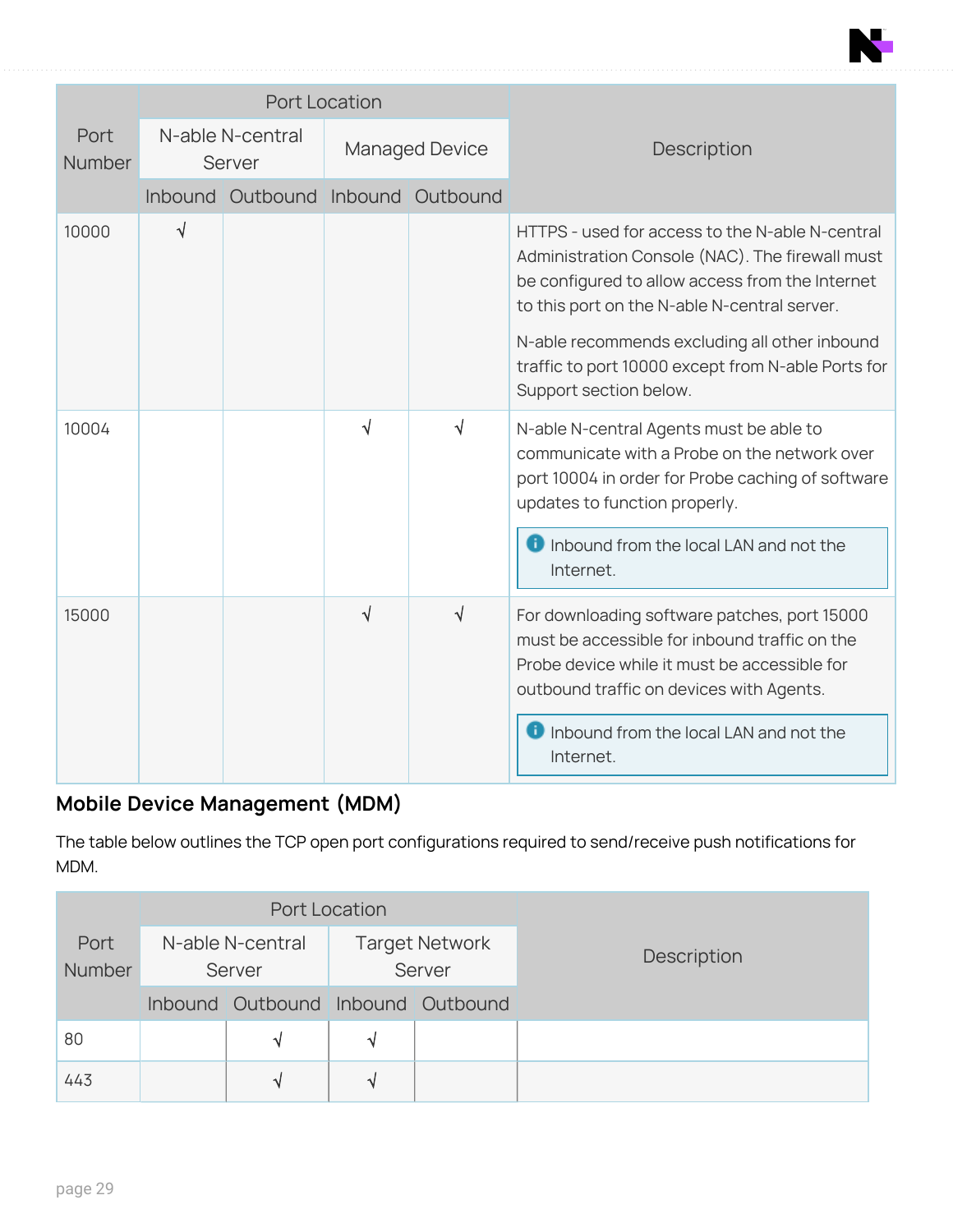|                       |                                   | <b>Port Location</b> |                                 |                                                                   |
|-----------------------|-----------------------------------|----------------------|---------------------------------|-------------------------------------------------------------------|
| Port<br><b>Number</b> | N-able N-central<br>Server        |                      | <b>Target Network</b><br>Server | Description                                                       |
|                       | Inbound Outbound Inbound Outbound |                      |                                 |                                                                   |
| 2195                  | V                                 |                      |                                 | Access to ports 2195 and 2196 must be<br>granted to gateway.push- |
| 2196                  | √                                 |                      |                                 | apple.com.akadns.net.                                             |
| 5222                  |                                   | √                    |                                 |                                                                   |
| 5223                  |                                   | N                    |                                 |                                                                   |
| 5228                  |                                   |                      |                                 | TCP and UDP mode.                                                 |

<u>F</u>

# **AV Defender**

Ports used for AV Defender and other services include:

| Port | Source/Destination                              | Description                                                                                                                                                       |
|------|-------------------------------------------------|-------------------------------------------------------------------------------------------------------------------------------------------------------------------|
| 80   | submit.bitdefender.com                          | Port used for submitting endpoint dumps in case of<br>crashes.                                                                                                    |
|      | update-<br>solarwinds.2d585.cdn.bitdefender.net | Bitdefender update server.                                                                                                                                        |
|      | upgrade.bitdefender.com                         | Bitdefender upgrade server.                                                                                                                                       |
|      | lv2.bitdefender.com                             | License validation.                                                                                                                                               |
| 53   | *.v1.bdnsrt.org                                 | DNS requests for signature update checks.                                                                                                                         |
| 7074 | <b>Update Server</b>                            | Downloading updates from local Update Server. An<br>update server cannot acquire updates from another local<br>Update Server; it is not possible to cascade them. |
| 443  | avc-fu.nimbus.bitdefender.net                   | Antimalware behavior scanning with Bitdefender Cloud<br>servers.                                                                                                  |
|      | nimbus.bitdefender.net/elam/blob                | Early Launch Anti-Malware (ELAM) cloud server.                                                                                                                    |
|      | elam-<br>fu.nimbus.bitdefender.net/submission   | Submission to Bitdefender cloud servers of unrecognized<br>applications by Early Launch Anti-Malware (ELAM)<br>module.                                            |
|      | nimbus.bitdefender.net                          | Antimalware, antiphishing and content control scanning<br>with Bitdefender Cloud servers.                                                                         |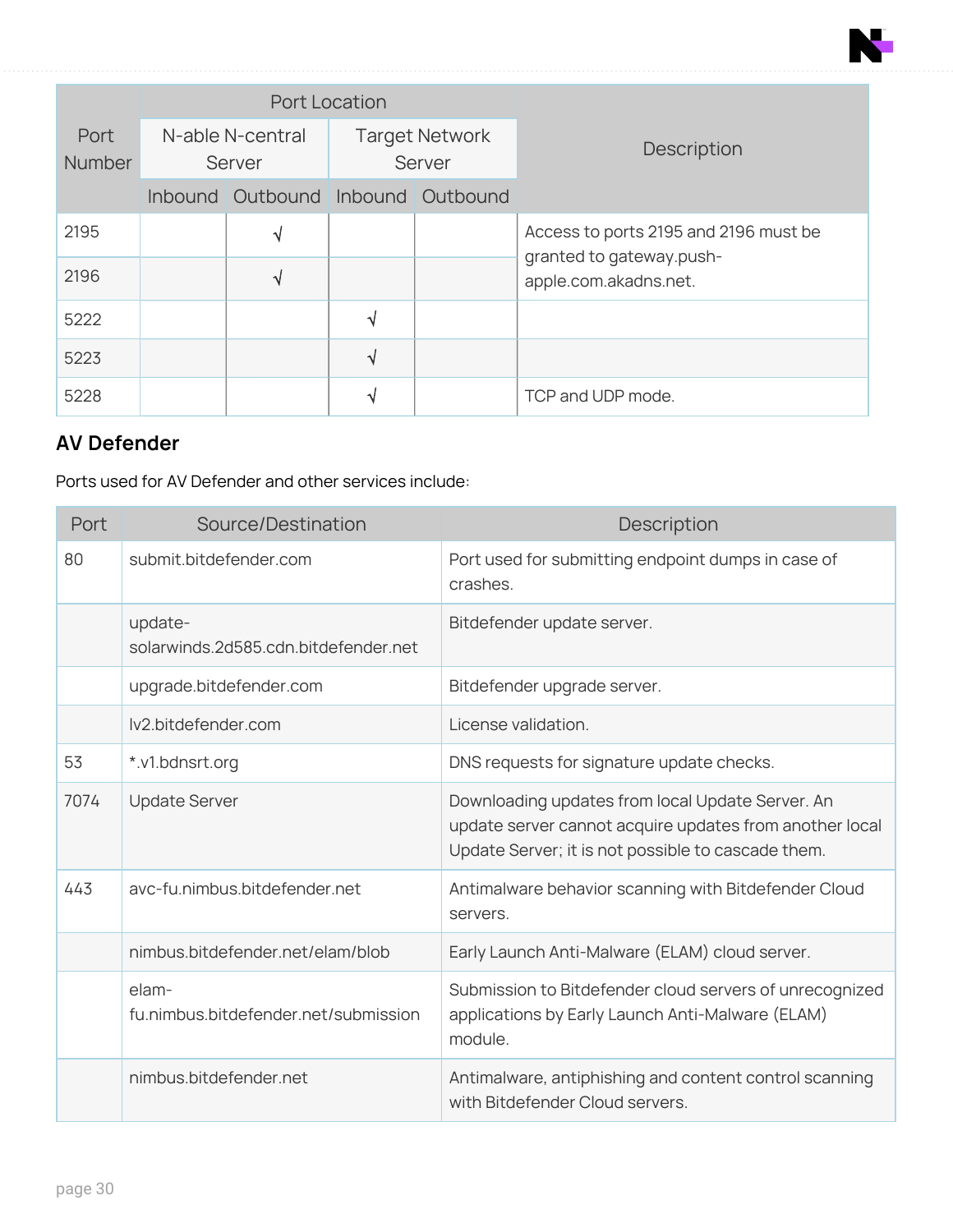

**The Probe automatically creates firewall rules for these ports.** 

To ensure signature updates and minor updates to AV Defender can occur, ensure that DNS and outbound TCP port 80 access to http://upgrade.bitdefender.com are available through the firewall.

#### **Report Manager**

You can also configure N-able N-central to communicate with Report Manager over port 80 or 443. If you choose 443, you must setup the proper SSL certificate.

Configure the external and internal addresses by opening the Report Manager administration console and clicking **System setup and logs** > **Server IP Configuration** and setting the **External** and **Internal** IP address.

The internal address or FQDN must be accessible from N-able N-central over port 1433 and either port 80 or 443.

#### **Remote Desktop**

When using Remote Desktop for remote connections, configure the following ports:

- On the Operator Machine:
	- TCP 443 outbound (required)
	- TCP 22 outbound (recommended for best remote control experience) to N-central
- For the Target Machine/Probe:
	- TCP 443 outbound (required)
	- TCP 22 outbound (recommended for best remote control experience) to N-central
- For the Probe:
	- If using a probe as the connecting device, it must be able to reach the Target Machine on port 3389 (or custom port if specified) on the local network (and N-central as above).

### **Take Control**

The ports identified in the tables below must be accessible for Take Control (MSP Anywhere) remote control connections.

Mac OS uses TCP Mode only.

#### TCP Mode (Required)

If the agent has a direct TCP port configured, the same port must be open at the agent's firewall and be accessible by the viewer.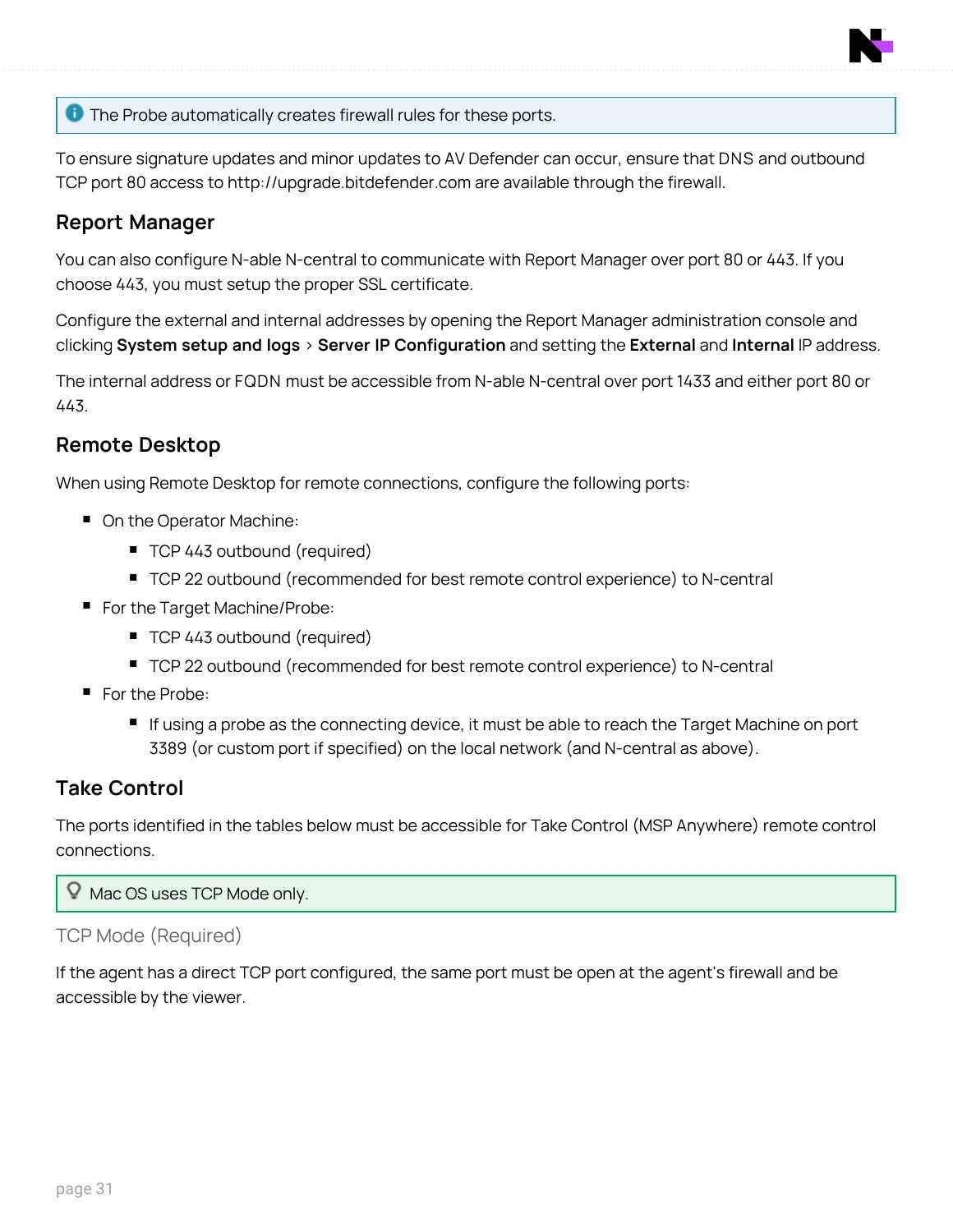|                                                                                           | Port Location |                                   |  |                      |  |  |
|-------------------------------------------------------------------------------------------|---------------|-----------------------------------|--|----------------------|--|--|
| <b>Port Number</b>                                                                        |               | Take Control Viewer               |  | <b>Target Device</b> |  |  |
|                                                                                           |               | Inbound Outbound Inbound Outbound |  |                      |  |  |
| Port 80                                                                                   |               | √                                 |  | ٦Ι                   |  |  |
| Port 443                                                                                  |               | V                                 |  | N                    |  |  |
| Port 3377                                                                                 |               |                                   |  |                      |  |  |
| <b>Take Control fails over</b><br>to this port as an<br>alternative<br>connection method. |               |                                   |  | ٦                    |  |  |

When using Take Control, the N-able N-central server, remote endpoints, and devices running the Viewer (those devices that are used to establish the remote session) must be able to resolve and reach hosts with the following domain names:

- $\blacksquare$  \*.n-able.com
- sis.n-able.com

The following domain also needs to be resolved for update downloads:

- swi-rc.cdn-sw.net
- \*.beanywhere.com
- <sup>n</sup> mspa.n-able.com
- \*.pubnub.com

#### UDP Mode (Optional)

Take Control can use the UDP transmission model to connect to devices in addition to TCP.

Initially, the Take Control viewer requires access to port 1234. After the system administrator modifies the firewall to enable the identified IP addresses to communicate with the server, the ports can be random.

|           | <b>Port Location</b>              |                                                 |  |
|-----------|-----------------------------------|-------------------------------------------------|--|
|           |                                   | Port Number Take Control Viewer   Target Device |  |
|           | Inbound Outbound Inbound Outbound |                                                 |  |
| Port 1234 |                                   |                                                 |  |
| Port 1235 |                                   |                                                 |  |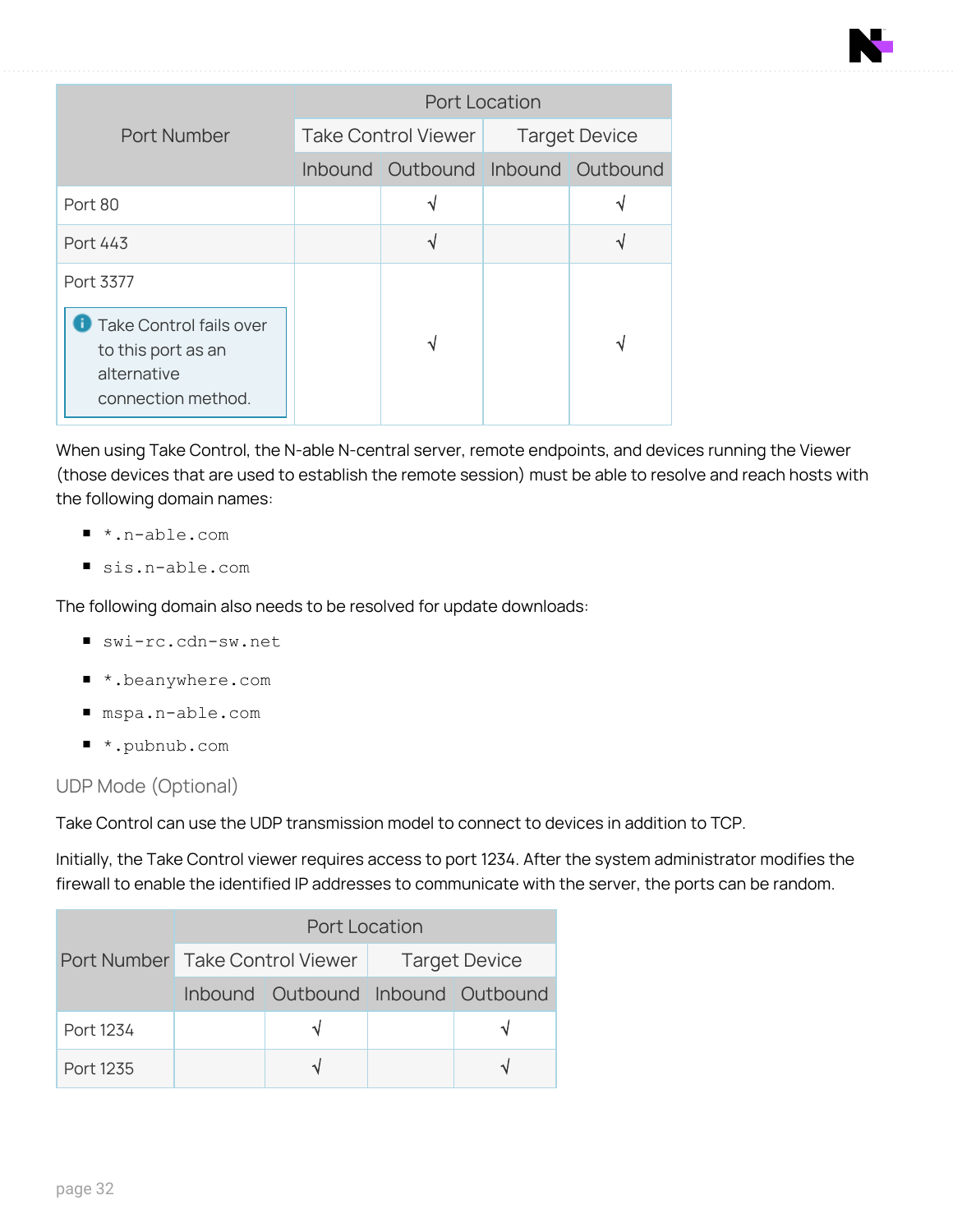

- BASupApp.exe
- BASupTSHelper.exe
- agent.exe
- AgentMaint.exe
- n NCentralRDViewer.exe
- **BASEClient.exe**

### **Backup Manager**

Port 443 TCP outbound. It is almost always open on workstations but may be closed on servers.

Local port 5000. If this port is unavailable, the Backup Manager detects a free port automatically (starting from 5001, 5002 and up).

**In most cases, no firewall configuration is required.** 

#### **NetPath**

| Port/Type                                  | Protocol    | Source                                      | Destination             | Description                                                                                          |
|--------------------------------------------|-------------|---------------------------------------------|-------------------------|------------------------------------------------------------------------------------------------------|
| <b>Type: 11</b><br>(ICMP Time<br>Exceeded) | <b>ICMP</b> | Networking<br>devices<br>along your<br>path | <b>NetPath</b><br>probe | Used by NetPath probe to discover network<br>paths.                                                  |
| Port: User<br>Configured                   | <b>TCP</b>  | <b>NetPath</b><br>agent                     | Path<br>destination     | Used by NetPath probe to discover the<br>service status over the entered path port.                  |
| Port 43                                    | <b>TCP</b>  | Main polling<br>engine                      | BGP data<br>providers   | Used by NetPath to query IP ownership and<br>other information about the discovered IP<br>addresses. |

### **Ports for Support**

#### Port Access Requirements

For N-able Technical Support to troubleshoot and diagnose your issue, you will need to permit the following incoming connections to N-able N-central:

- TCP Port 22 (SSH) used for Remote Control sessions and by N-able Support.
- TCP Port 80 (HTTP) UI and agent/probe communication.
- TCP Port 443 (HTTPS) UI and agent/probe communication.
- **TCP Port 10000 (HTTPS) is used for the Administration Console.**

The following outbound access is required from your N-able N-central server to troubleshoot it: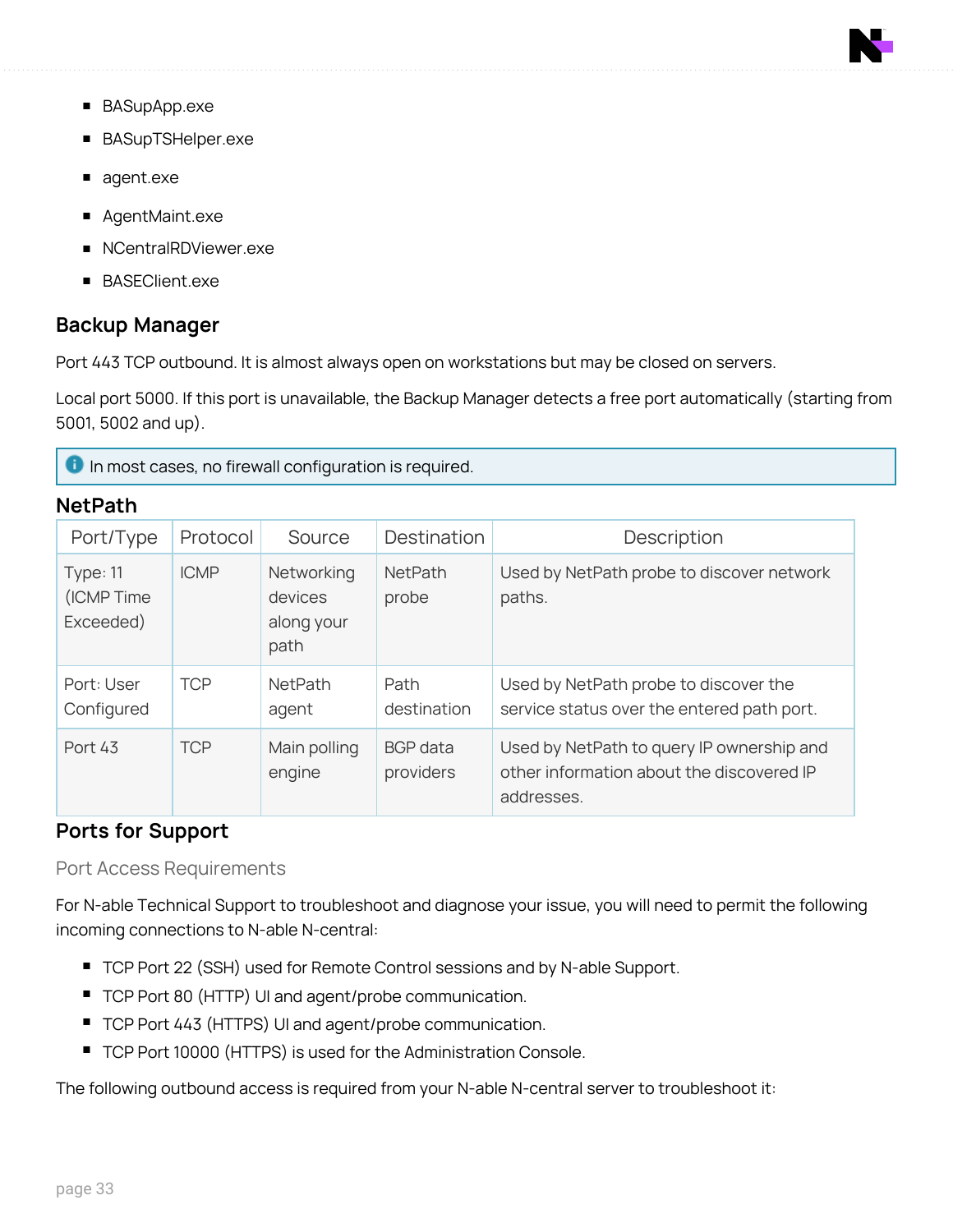- TCP Ports 20, 21 (FTP) for backing up N-able N-central and by N-able Support to update their tools.
- TCP Port 25 (SMTP) for sending email from N-able N-central if not using a local mail relay.
- **TCP/UDP Port 53 (DNS) is used for DNS lookups.**
- TCP/UDP Port 123 (NTP) to keep the N-able N-central server clock in sync.
- TCP Port 1433 is used by N-able N-central to export data to Report Manager if enabled.

### Required inbound access IPs

#### N-able Support

Open access to all the listed IP addresses. Although most Support connections will come from your local Support office, some shifts are covered by other offices.

#### **Americas**

- 32.60.115.209-222 Ottawa, Ontario, Canada (Support and Development)
- 207.35.253.229 Ottawa, Ontario, Canada (Support and Development)
- n 209.120.234.64-79 Ottawa, Ontario, Canada (Support and Development)
- 216.85.162.34 Durham, North Carolina, United States of America (Support)
- 4.35.232.2 Durham, North Carolina, United States of America (Support)
- 174.99.133.19 Durham, North Carolina, United States of America (Support)
- 4.7.118.146 Durham, North Carolina, United States of America (Support)

#### **APAC**

- 122.53.149.180 Manila, Philippines (Support)
- n 122.53.149.190 Manila, Philippines (Support)
- 120.28.59.197 Manila, Philippines (Support)
- $\blacksquare$  122.3.252.208/28 Manila, Philippines (Support)
- 180.232.22.208/29 Manila, Philippines (Support)

#### **EMEA**

- <sup>n</sup> 62.253.153.163 Dundee, Scotland (Support)
- <sup>n</sup> 212.187.250.0/28 Dundee, Scotland (Support)
- 62.28.208.190 Lisbon, Portugal (Support and Development)
- 62.209.223.224-255 Brno, Czech Republic (Development)
- 82.113.44.0-31 Brno, Czech Republic (Development)
- 128.140.241.11 Minsk, Republic of Belarus (Development)
- 78.11.93.114 Krakow, Poland (Development)
- 82.177.176.130 Krakow, Poland (Development)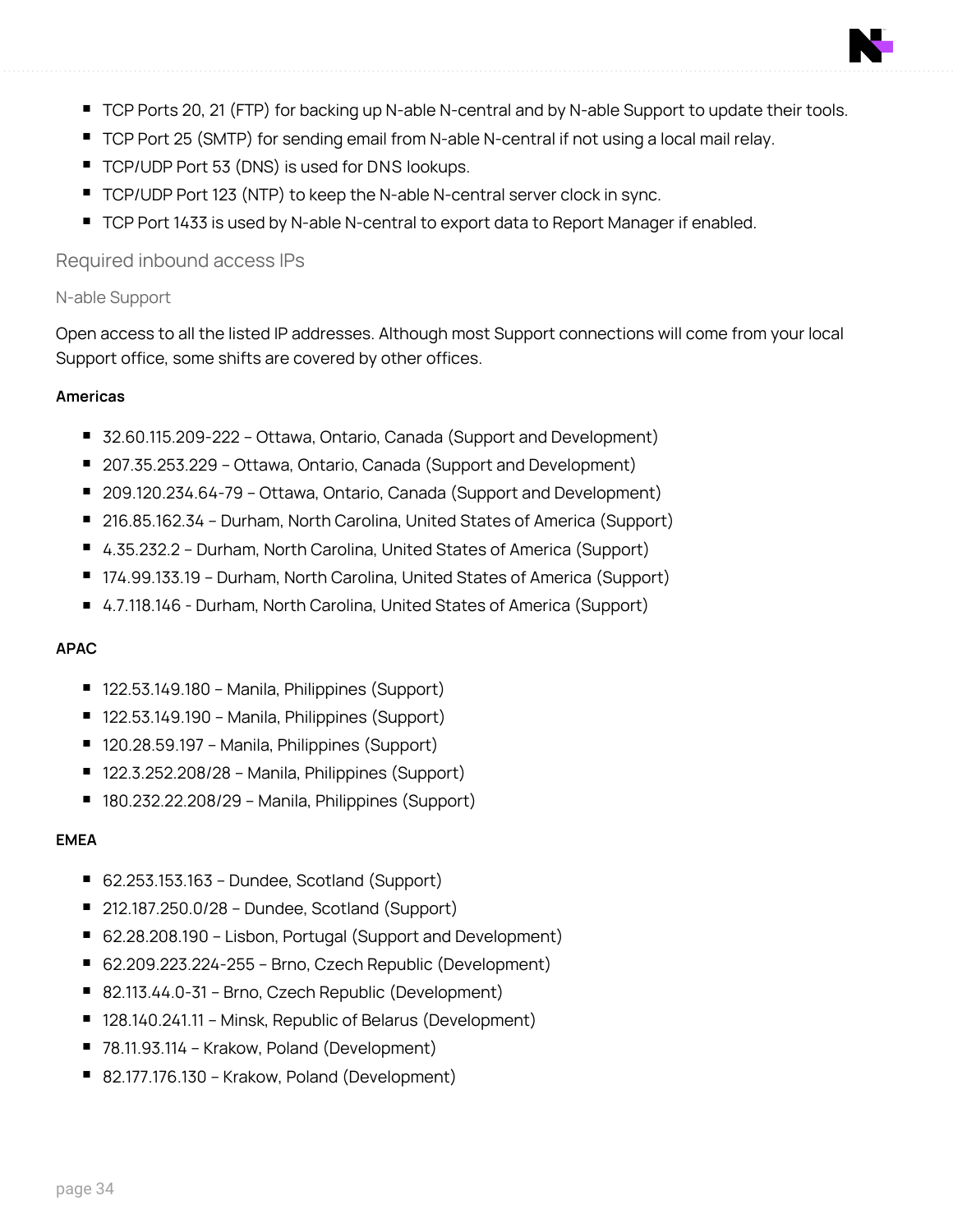#### Mothership monitoring, licensing updates and renewals

- mothership.n-able.com Primary Mothership Monitoring
- mothership2.n-able.com Supplemental Mothership Monitoring
- licensing.n-able.com Activations, License Renewals, License Updates

#### Required Outbound Domain Access

The N-able server must be able to resolve and access over FTP - TCP ports 20, 21, UDP ports above 1024 for Passive Transfer, the following domain name:

 $\blacksquare$  send.n-able.com

The N-able N-central server must be able to resolve and access over TCP port 80 (HTTP) and 443 (HTTPS), the following domain name:

 $\blacksquare$  sis.n-able.com

The N-able N-central server must be able to resolve and access using HTTPS TCP port 443, the following domain names:

- update.n-able.com
- feeds.n-able.com
- servermetrics.n-able.com
- push.n-able.com
- scep.n-able.com
- licensing.n-able.com
- n updatewarranty.com
- microsoft.com
- n https://keybox.n-able.com
- https://ui.netpath.n-able.com

# **Hosted & On-Premise: Set up the firewall to allow traffic to domains**

To ensure the flow of information between the N-able N-central server and outside sources, ensure the following domains and URLs are added to your firewall allow list. These domains are needed for outbound communication.

| send.n-able.com | The N-able internal FTP server where a partner can upload and<br>download files such as logs, executables and scripts.          |
|-----------------|---------------------------------------------------------------------------------------------------------------------------------|
|                 | This is also the location where you download scripts from Scripto for<br>additional troubleshooting tools for N-able N-central. |
|                 | Ports required: TCP 20 and 21, ports above UDP 1024 for passive<br>transfer.                                                    |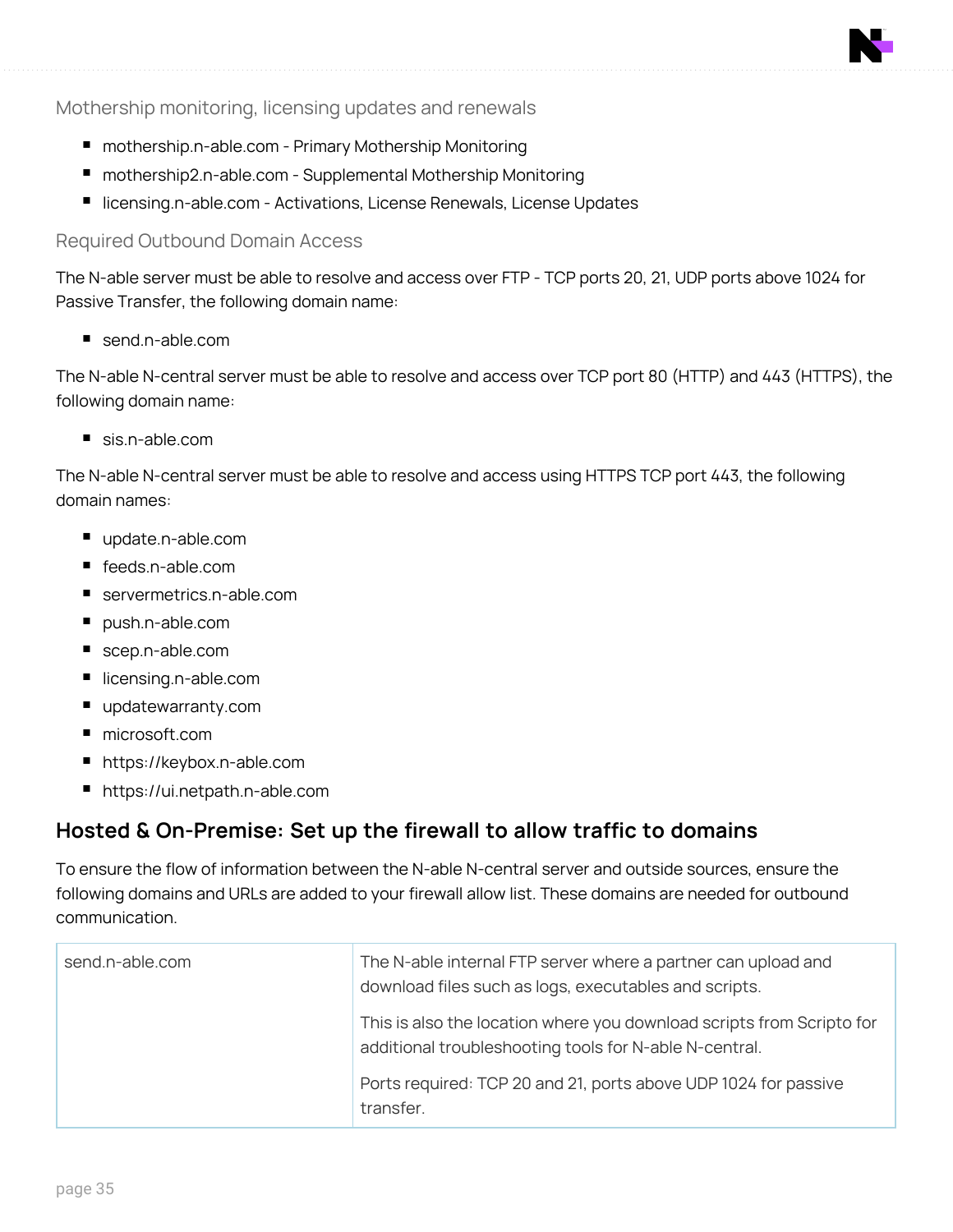

| sis.n-able.com | A repository of XML files. Each XML lists download links for .exe,<br>patches and so on.                                                                                                                                               |
|----------------|----------------------------------------------------------------------------------------------------------------------------------------------------------------------------------------------------------------------------------------|
|                | For example, when the agent is installed on a device and it needs to<br>download AV Defender, the agent goes to http://sis.n-<br>able.com/GenericFiles.xml and get the link to download the files<br>compatible for the agent version. |
|                | Port required: HTTP (80) and HTTPS (443)                                                                                                                                                                                               |

# All domains below require port TCP 443.

| update.n-able.com                                                                | The location where N-able N-central obtains the NSP file for upgrade.<br>It also has .ISO, vdh.gz files for a N-able N-central installation. There is<br>also an alias of this domain at releases.n-able.com. |
|----------------------------------------------------------------------------------|---------------------------------------------------------------------------------------------------------------------------------------------------------------------------------------------------------------|
| feeds.n-able.com                                                                 | The location where the N-able N-central gets RSS feeds.                                                                                                                                                       |
| sis.n-able.com                                                                   | A repository of XML files. Each XML lists download links for .exe,<br>patches and so on.                                                                                                                      |
| servermetrics.n-able.com<br>On-Premise only                                      | When an N-able N-central server is installed, all information about it is<br>sent to the N-able internal Activation Server.                                                                                   |
| licensing.n-able.com<br>On-Premise only                                          | Once the N-able N-central server is validated, it communicates with<br>the internal Activation Server to get the full license depending on the<br>contract details.                                           |
| push.n-able.com                                                                  | Used for Apple Push Notification service (APN) and CSR certificate<br>request for Mobile Device Management.                                                                                                   |
| scep.n-able.com                                                                  | Used for MDM installation, pushing profile to the target device                                                                                                                                               |
| updatewarranty.com<br>On-Premise only                                            | Used by N-able N-central to check the warranty expiration dates of<br>managed devices.                                                                                                                        |
| microsoft.com                                                                    | Used For Windows Update, which is needed for Patch Management or<br>any other patch solution software.                                                                                                        |
| https://keybox.n-able.com                                                        | Used with Netpath, EDR and future integrated components.                                                                                                                                                      |
| https://keybox.solarwindsmsp.com                                                 | Used with Netpath, EDR and future integrated components.                                                                                                                                                      |
| *.sentinelone.net                                                                | Used by EDR.                                                                                                                                                                                                  |
| https://api.ecosystem-<br>middleware.eu-central-<br>1.prd.esp.system-monitor.com | Used by Microsoft Intune.                                                                                                                                                                                     |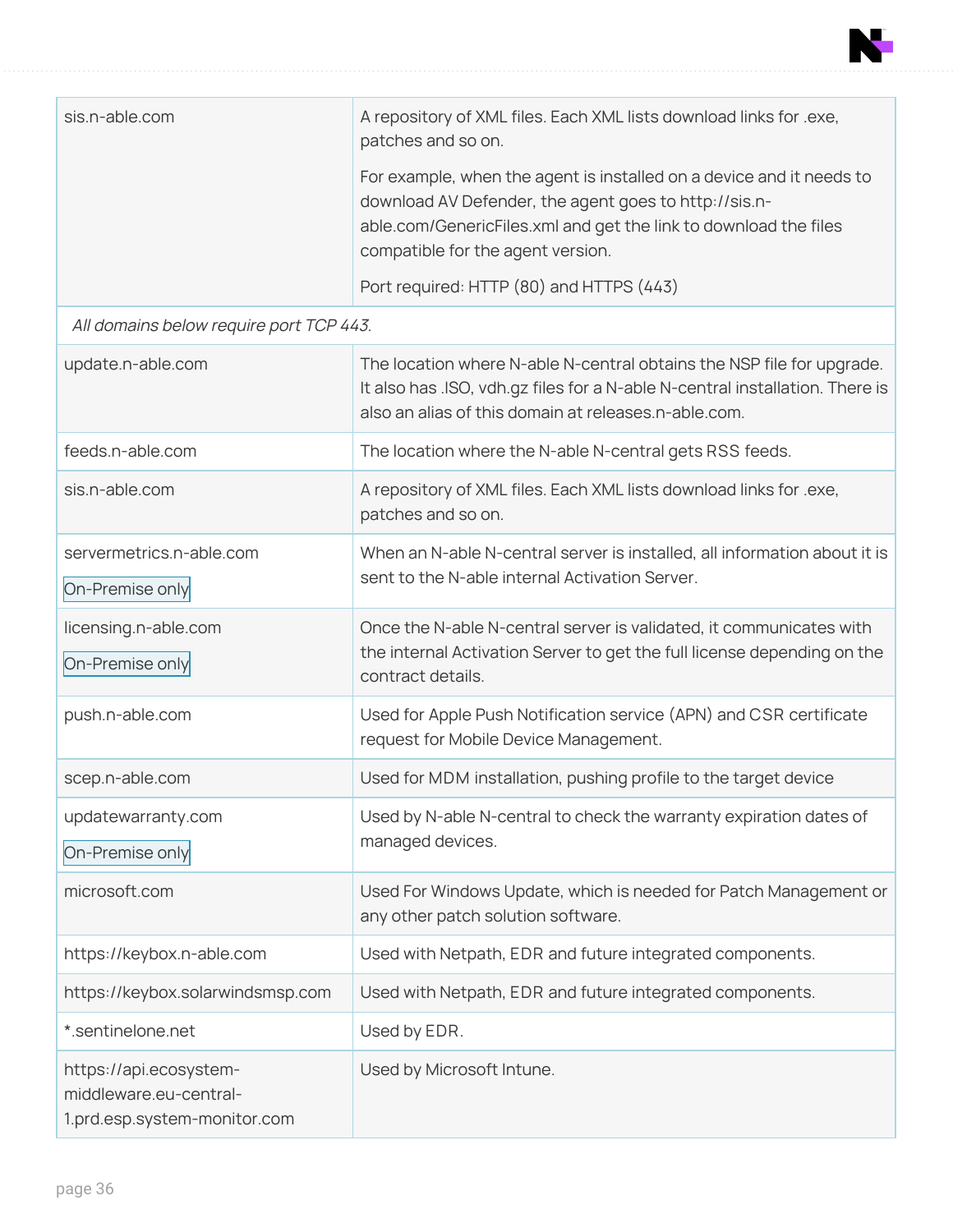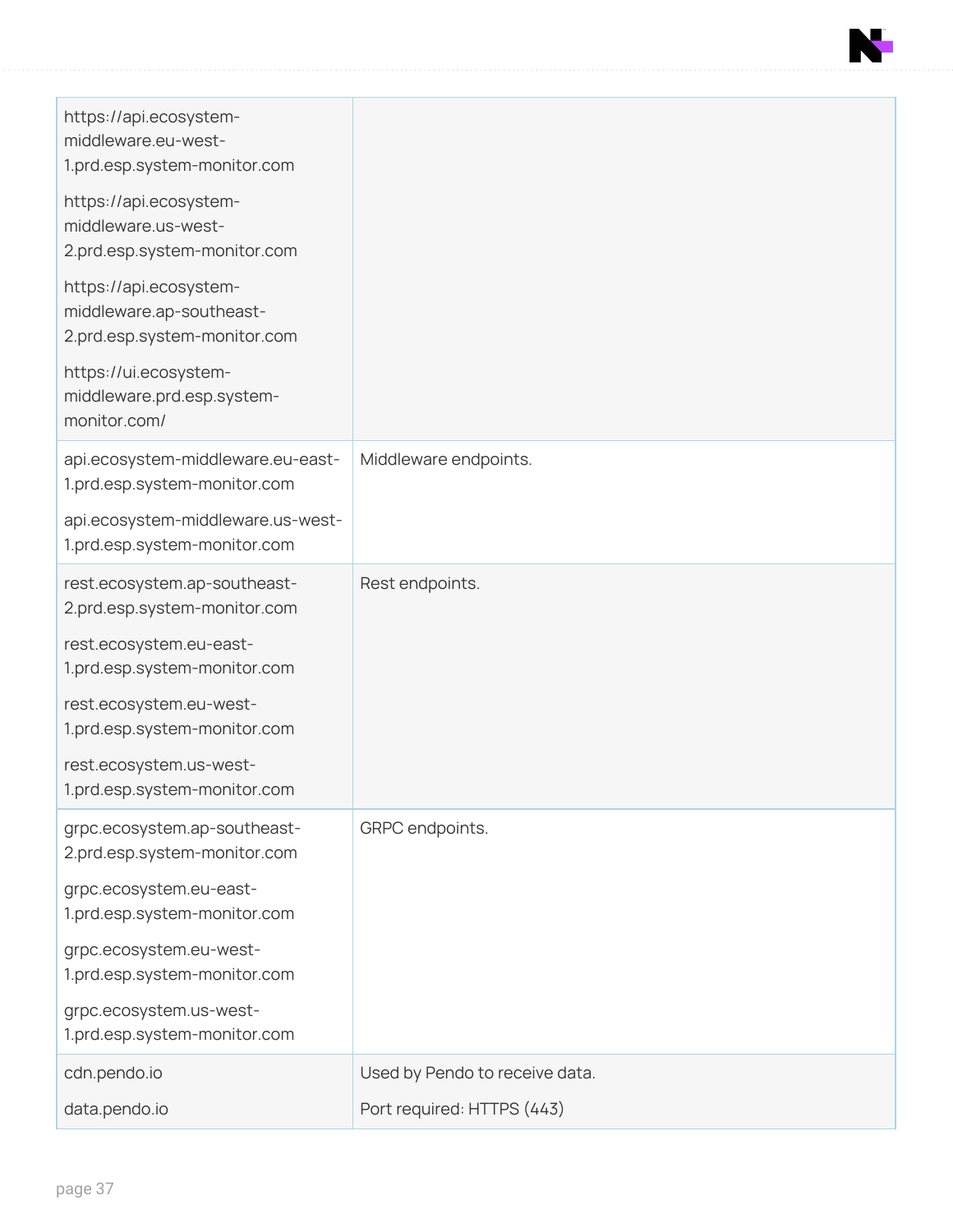

| pendo-io-<br>static.storage.googleapis.com |  |
|--------------------------------------------|--|
| pendo-<br>static*.storage.googleapis.com   |  |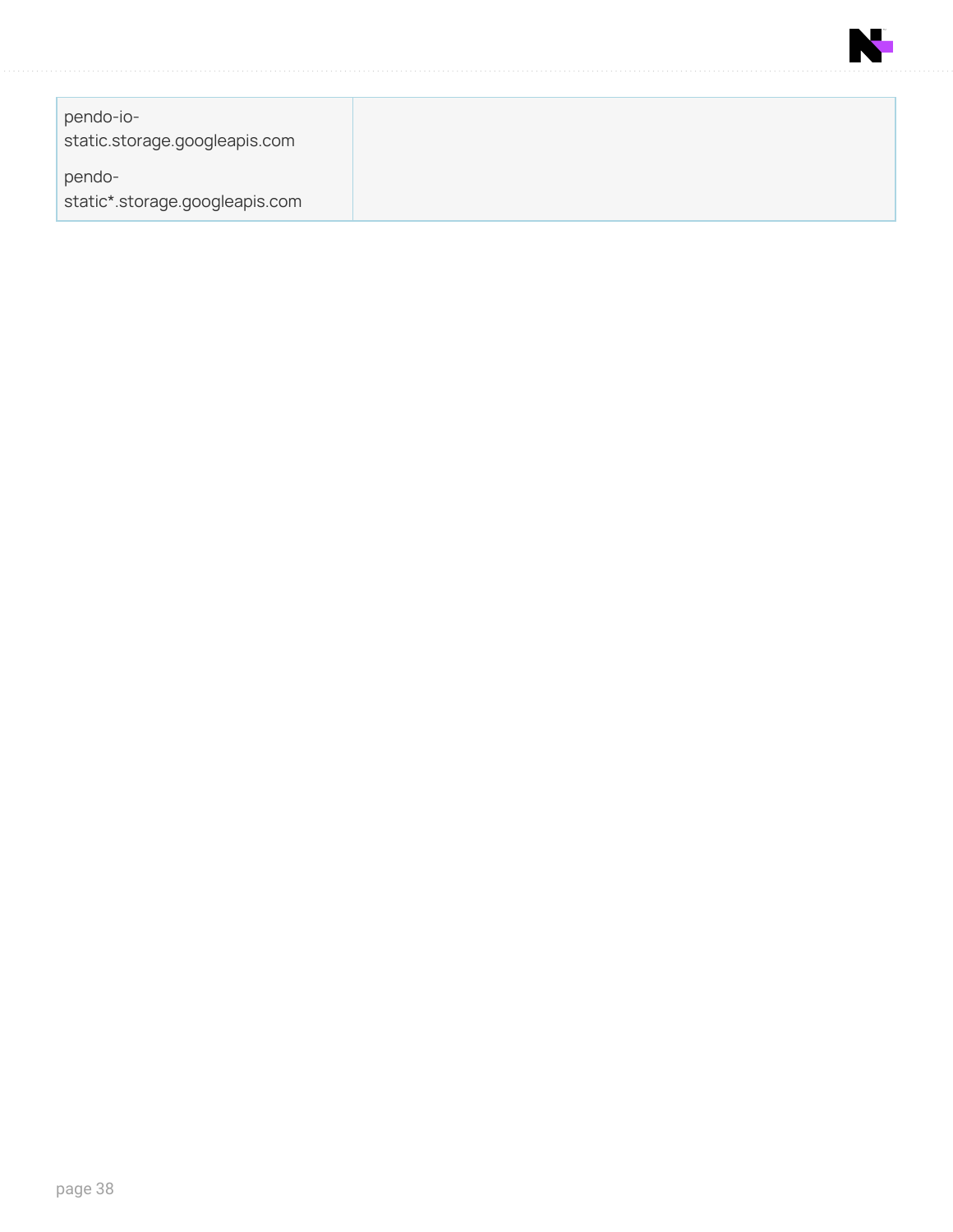# Supported operating systems for remote control

The availability of remote control connections will vary depending on the operating systems of both the client and target devices. The table below outlines the operating systems and their compatibility with various remote control types.

| <b>Remote Control Type</b> | <b>Windows</b> |              | Linux         |              | macOS         |              |
|----------------------------|----------------|--------------|---------------|--------------|---------------|--------------|
|                            | Remote System  | Technician   | Remote System | Technician   | Remote System | Technician   |
| Custom                     | ✓              | ✓            | ✓             | ✓            | ✓             | ✓            |
| <b>Take Control</b>        | $\checkmark$   | ✓            | ×             | ×            | $\checkmark$  | $\checkmark$ |
| Remote Desktop             | ✓              | ✓            | ×             | ×            | ×             |              |
| <b>SSH</b>                 | $\checkmark$   | ✓            | ✓             | $\checkmark$ | ✓             | ✓            |
| Telnet                     | $\checkmark$   | ✓            | ✓             | $\checkmark$ | ✓             | ✓            |
| Web                        | $\checkmark$   | $\checkmark$ | $\checkmark$  | $\checkmark$ | $\checkmark$  | $\checkmark$ |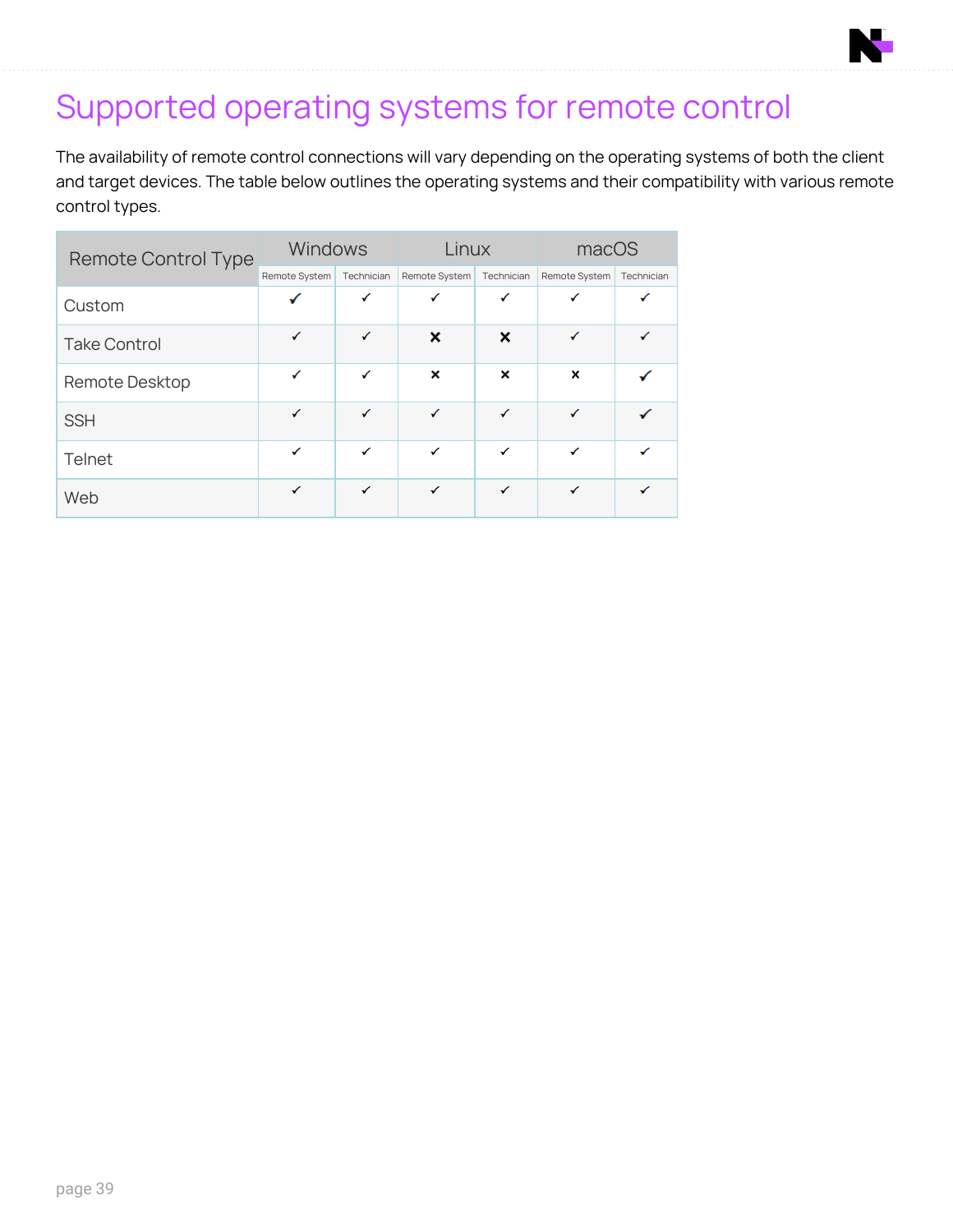# Licensing and Customer Support

### Agent/Probe Installation Software

N-able N-central 2022.3 uses the 7-Zip file archiver for installing agents and probes. 7-Zip is free software redistributed under the terms of the GNU Lesser General Public License as published by the Free Software Foundation. For more information, see [http://www.7-zip.org.](http://www.7-zip.org/)

#### Customer Support

Contact N-able to activate your N-able N-central server.

| Web Page:                                                | http://www.n-able.com                              |
|----------------------------------------------------------|----------------------------------------------------|
| <b>Technical Support Self-</b><br><b>Service Portal:</b> | https://success.n-able.com/                        |
| Phone:                                                   | Toll Free (U.S./CAN): 1-866-302-4689               |
|                                                          | International: +800-6225-3000                      |
|                                                          | Local: (613) 592-6676, select option 2 for support |